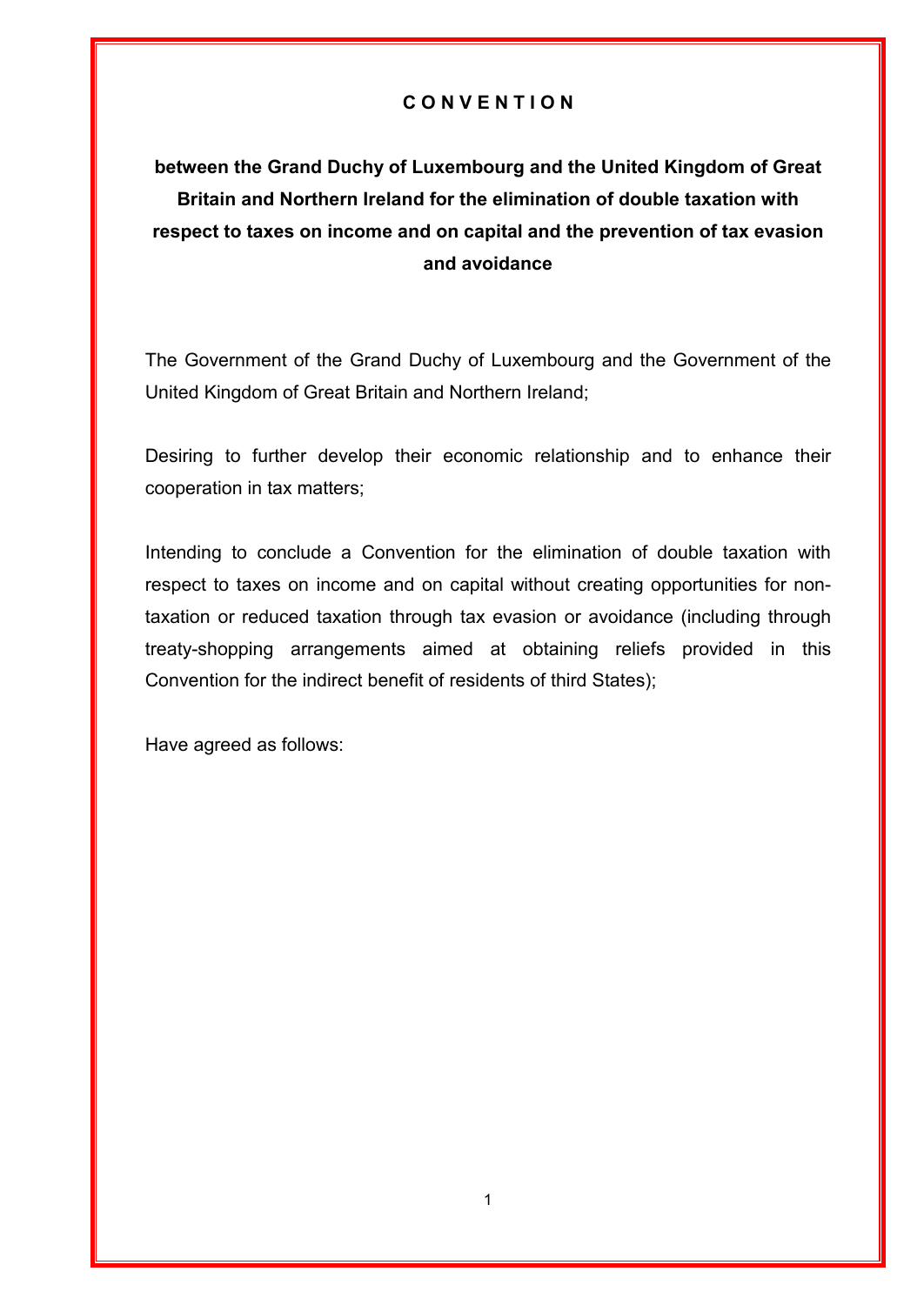### **Persons covered**

1. This Convention shall apply to persons who are residents of one or both of the Contracting States.

2. For the purposes of this Convention, income or gains derived by or through an entity or arrangement that is treated as wholly or partly fiscally transparent under the tax law of either Contracting State shall be considered to be income or gains of a resident of a Contracting State but only to the extent that the income or gain is treated, for purposes of taxation by that State, as the income or gain of a resident of that State.

3. This Convention shall not affect the taxation, by a Contracting State, of its residents except with respect to the benefits granted under paragraph 3 of Article 7, paragraph 2 of Article 9, paragraph 2 of Article 17 and Articles 18, 19, 22, 23, 24 and 27.

# **ARTICLE 2**

### **Taxes covered**

1. This Convention shall apply to taxes on income and on capital imposed on behalf of a Contracting State or of its political subdivisions or local authorities, irrespective of the manner in which they are levied.

2. There shall be regarded as taxes on income and on capital all taxes imposed on total income, on total capital, or on elements of income or of capital, including taxes on gains from the alienation of movable or immovable property.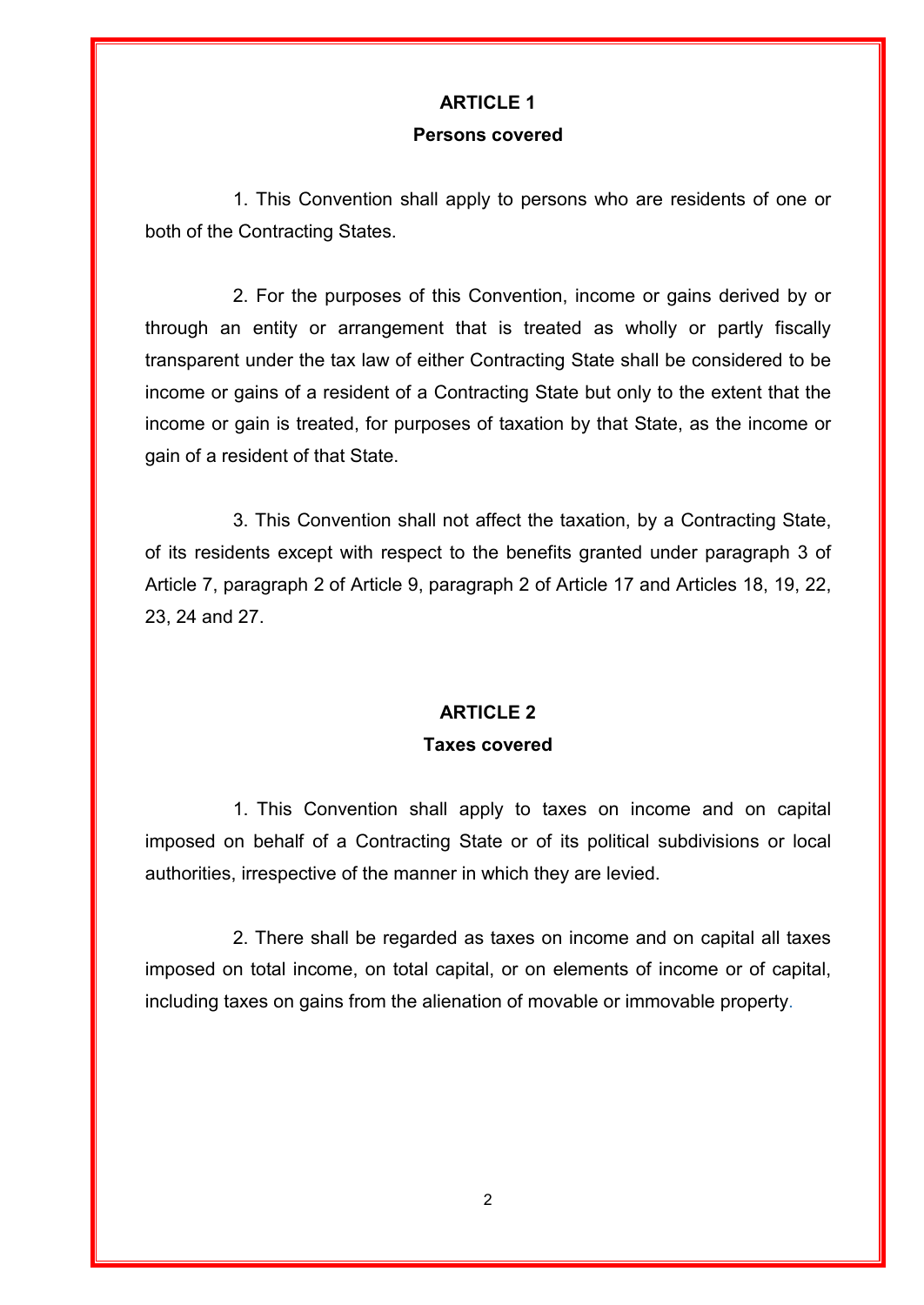3. The existing taxes to which the Convention shall apply are in particular:

- a) in the United Kingdom:
	- (i) the income tax;
	- (ii) the corporation tax; and
	- (iii) the capital gains tax

(hereinafter referred to as "United Kingdom tax");

- b) in Luxembourg:
	- (i) the income tax on individuals (l'impôt sur le revenu des personnes physiques);
	- (ii) the corporation tax (l'impôt sur le revenu des collectivités);
	- (iii) the capital tax (l'impôt sur la fortune); and
	- (iv) the communal trade tax (l'impôt commercial communal)

(hereinafter referred to as "Luxembourg tax").

4. The Convention shall apply also to any identical or substantially similar taxes that are imposed after the date of signature of the Convention in addition to, or in place of, the existing taxes. The competent authorities of the Contracting States shall notify each other of any significant changes that have been made in their taxation laws.

### **ARTICLE 3**

### **General definitions**

1. For the purposes of this Convention, unless the context otherwise requires:

a) the term "United Kingdom" means Great Britain and Northern Ireland but, when used in a geographical sense, means the territory and territorial sea of Great Britain and Northern Ireland and the areas beyond that territorial sea over which Great Britain and Northern Ireland exercise sovereign rights or jurisdiction in accordance with their domestic law and international law;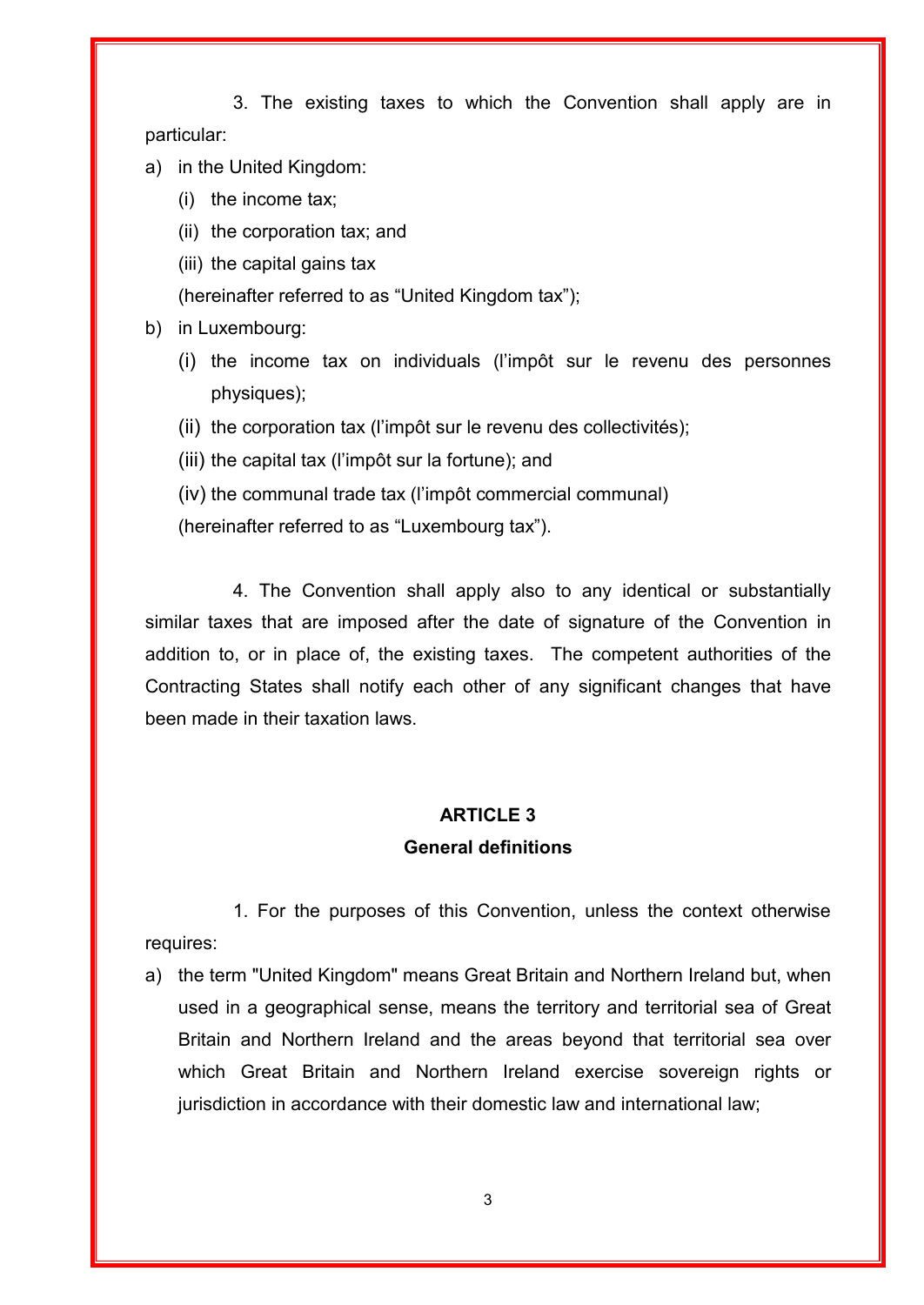- b) the term "Luxembourg" means the Grand Duchy of Luxembourg and, when used in a geographical sense, means the territory of the Grand Duchy of Luxembourg;
- c) the terms "a Contracting State" and "the other Contracting State" mean the United Kingdom or Luxembourg, as the context requires;
- d) the term "person" includes an individual, a company and any other body of persons;
- e) the term "company" means any body corporate or any entity that is treated as a body corporate for tax purposes;
- f) the term "enterprise" applies to the carrying on of any business;
- g) the terms "enterprise of a Contracting State" and "enterprise of the other Contracting State" mean respectively an enterprise carried on by a resident of a Contracting State and an enterprise carried on by a resident of the other Contracting State;
- h) the term "international traffic" means any transport by a ship or aircraft, except when the ship or aircraft is operated solely between places in a Contracting State and the enterprise that operates the ship or aircraft is not an enterprise of that State;
- i) the term "competent authority" means:
	- (i) in the United Kingdom, the Commissioners for Her Majesty's Revenue and Customs or their authorised representative;
	- (ii) in Luxembourg, the Minister of Finance or his authorised representative;
- j) the term "national" means:
	- (i) in relation to the United Kingdom, any British citizen, or any British subject not possessing the citizenship of any other Commonwealth country or territory, provided he has the right of abode in the United Kingdom; and any legal person, partnership or association deriving its status as such from the laws in force in the United Kingdom;
	- (ii) in relation to Luxembourg,
		- (a) any individual possessing the nationality of Luxembourg;
		- (b) any legal person, partnership or association deriving its status as such from the laws in force in Luxembourg;
- k) the term "business" includes the performance of professional services and of other activities of an independent character;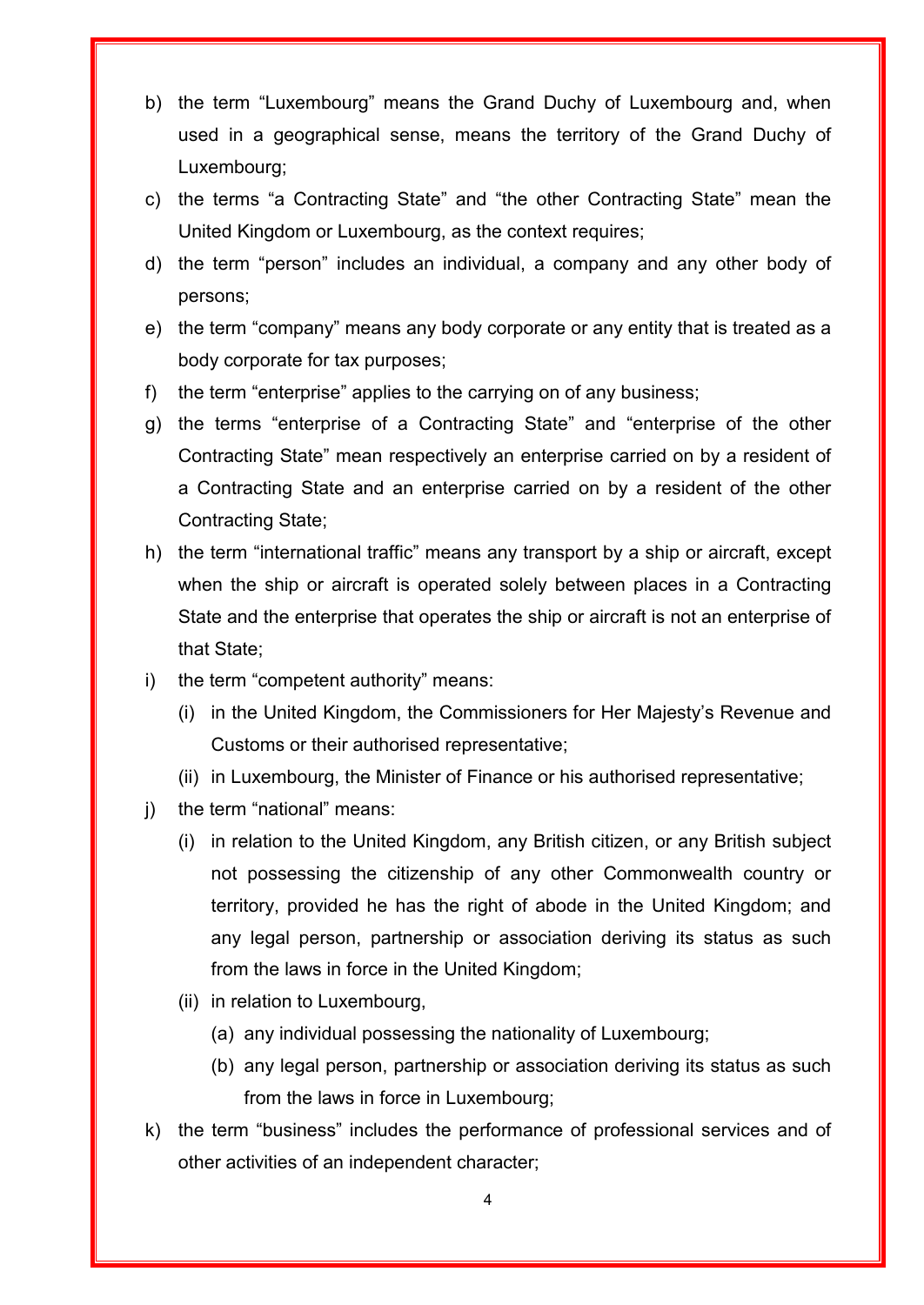- l) the term "recognised pension fund" of a State means an entity or arrangement established in that State that is treated as a separate person under the taxation laws of that State and:
	- (i) that is established and operated exclusively or almost exclusively to administer or provide retirement benefits and ancillary or incidental benefits to individuals and that is regulated as such by that State or one of its political subdivisions or local authorities; or
	- (ii) that is established and operated exclusively or almost exclusively to invest funds for the benefit of entities or arrangements referred to in subdivision (i).

Where an arrangement established in a Contracting State would constitute a recognised pension fund under subdivision (i) or (ii) if it were treated as a separate person under the taxation law of that State, it shall be considered, for the purposes of this Convention, as a separate person treated as such under the taxation law of that State and all the assets, income and gains to which the arrangement applies shall be treated as assets held and income or gains derived by that separate person and not by another person.

2. As regards the application of the Convention at any time by a Contracting State, any term not defined therein shall, unless the context otherwise requires or the competent authorities agree to a different meaning pursuant to the provisions of Article 24, have the meaning that it has at that time under the law of that State for the purposes of the taxes to which this Convention applies, any meaning under the applicable tax laws of that State prevailing over a meaning given to the term under other laws of that State.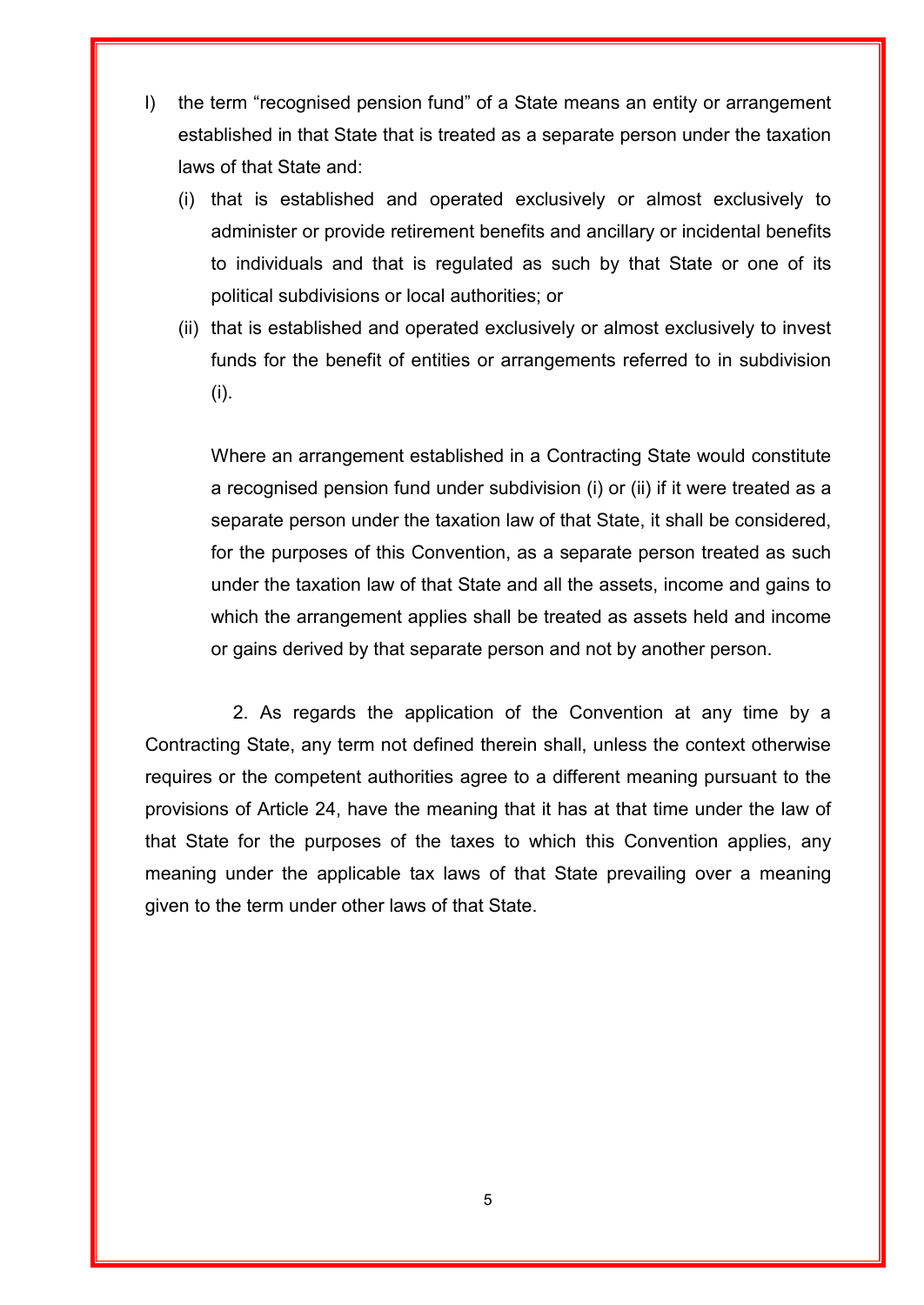### **ARTICLE 4 Resident**

1. For the purposes of this Convention, the term "resident of a Contracting State" means any person who, under the laws of that State, is liable to tax therein by reason of his domicile, residence, place of management, place of incorporation, place of registered office or any other criterion of a similar nature, and also includes that State and any political subdivision or local authority thereof, as well as a recognised pension fund of that State. This term, however, does not include any person who is liable to tax in that State in respect only of income or capital gains from sources in that State or capital situated therein.

2. The term "resident of a Contracting State" includes an organisation that is established and is operated exclusively for religious, charitable, scientific, cultural or educational purposes (or for more than one of those purposes) and that is a resident of that State according to its laws, notwithstanding that all or part of its income or gains may be exempt from tax under the domestic law of that State.

3. Where by reason of the provisions of paragraph 1 an individual is a resident of both Contracting States, then his status shall be determined as follows:

- a) he shall be deemed to be a resident only of the Contracting State in which he has a permanent home available to him; if he has a permanent home available to him in both States, he shall be deemed to be a resident only of the State with which his personal and economic relations are closer (centre of vital interests);
- b) if the Contracting State in which he has his centre of vital interests cannot be determined, or if he does not have a permanent home available to him in either State, he shall be deemed to be a resident only of the State in which he has an habitual abode;
- c) if he has an habitual abode in both Contracting States or in neither of them, he shall be deemed to be a resident only of the State of which he is a national;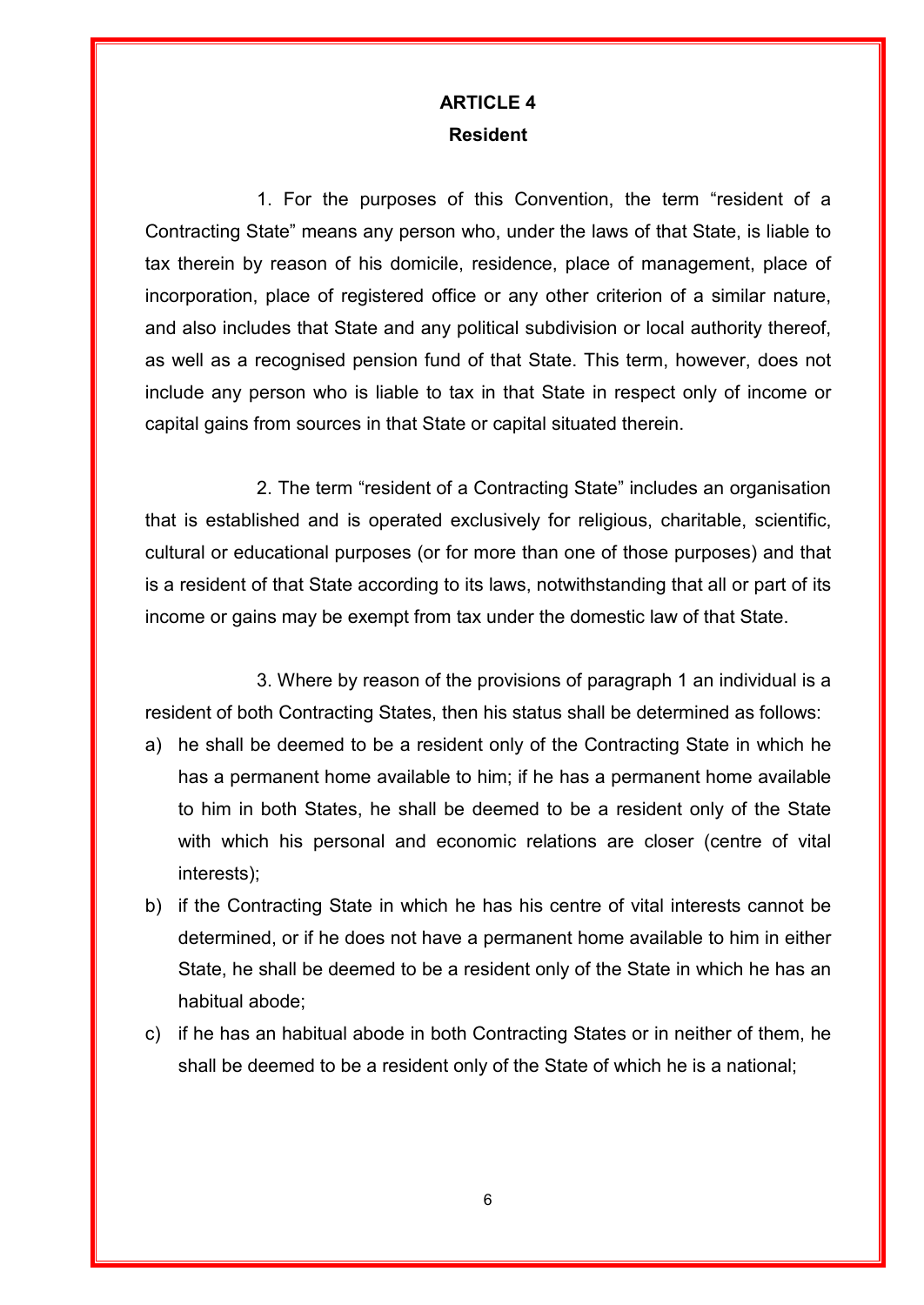d) if he is a national of both Contracting States or of neither of them, the competent authorities of the Contracting States shall settle the question by mutual agreement.

4. Where by reason of the provisions of paragraph 1 a person other than an individual is a resident of both Contracting States, the competent authorities of the Contracting States shall endeavour to determine by mutual agreement the Contracting State of which such person shall be deemed to be a resident for the purposes of the Convention, having regard to its place of effective management, the place where it is incorporated or otherwise constituted and any other relevant factors. In the absence of such agreement, such person shall not be entitled to any relief or exemption from tax provided by this Convention, except to the extent and in such manner as may be agreed upon by the competent authorities of the Contracting States.

### **ARTICLE 5**

### **Permanent establishment**

1. For the purposes of this Convention, the term "permanent establishment" means a fixed place of business through which the business of an enterprise is wholly or partly carried on.

2. The term "permanent establishment" includes especially:

- a) a place of management;
- b) a branch;
- c) an office;
- d) a factory;
- e) a workshop; and
- f) a mine, an oil or gas well, a quarry or any other place of extraction of natural resources.

3. A building site, a construction, installation or dredging project constitutes a permanent establishment only if it lasts more than twelve months.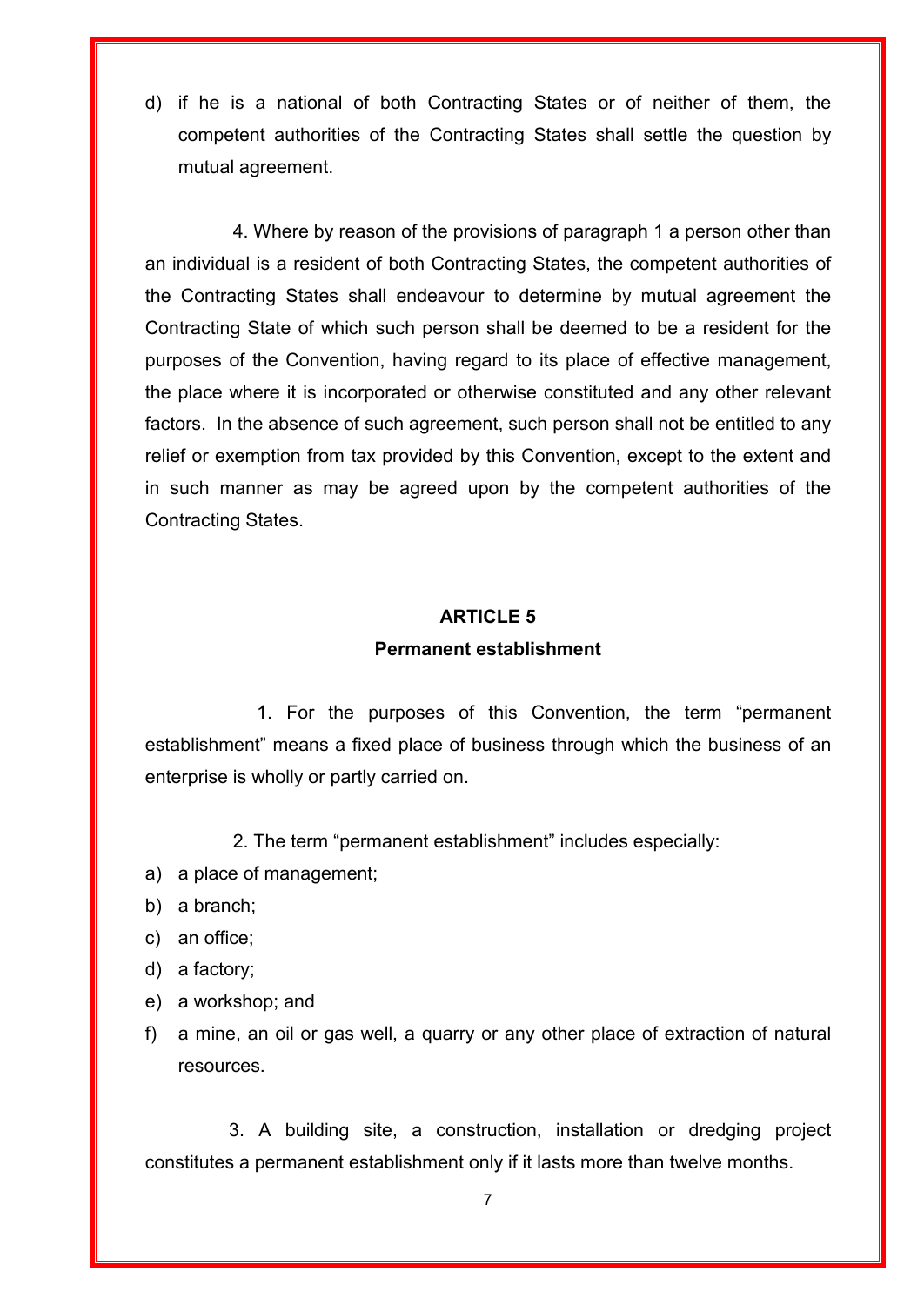4. Notwithstanding the preceding provisions of this Article, the term "permanent establishment" shall be deemed not to include:

- a) the use of facilities solely for the purpose of storage, display or delivery of goods or merchandise belonging to the enterprise;
- b) the maintenance of a stock of goods or merchandise belonging to the enterprise solely for the purpose of storage, display or delivery;
- c) the maintenance of a stock of goods or merchandise belonging to the enterprise solely for the purpose of processing by another enterprise;
- d) the maintenance of a fixed place of business solely for the purpose of purchasing goods or merchandise, or of collecting information, for the enterprise;
- e) the maintenance of a fixed place of business solely for the purpose of carrying on, for the enterprise, any other activity of a preparatory or auxiliary character;
- f) the maintenance of a fixed place of business solely for any combination of activities mentioned in sub-paragraphs a) to e), provided that the overall activity of the fixed place of business resulting from this combination is of a preparatory or auxiliary character.

5. Paragraph 4 shall not apply to a fixed place of business that is used or maintained by an enterprise if the same enterprise or a closely related enterprise carries on business activities at the same place or at another place in the same Contracting State and

- a) that place or other place constitutes a permanent establishment for the enterprise or the closely related enterprise under the provisions of this Article, or
- b) the overall activity resulting from the combination of the activities carried on by the two enterprises at the same place, or by the same enterprise or closely related enterprises at the two places, is not of a preparatory or auxiliary character,

provided that the business activities carried on by the two enterprises at the same place, or by the same enterprise or closely related enterprises at the two places, constitute complementary functions that are part of a cohesive business operation.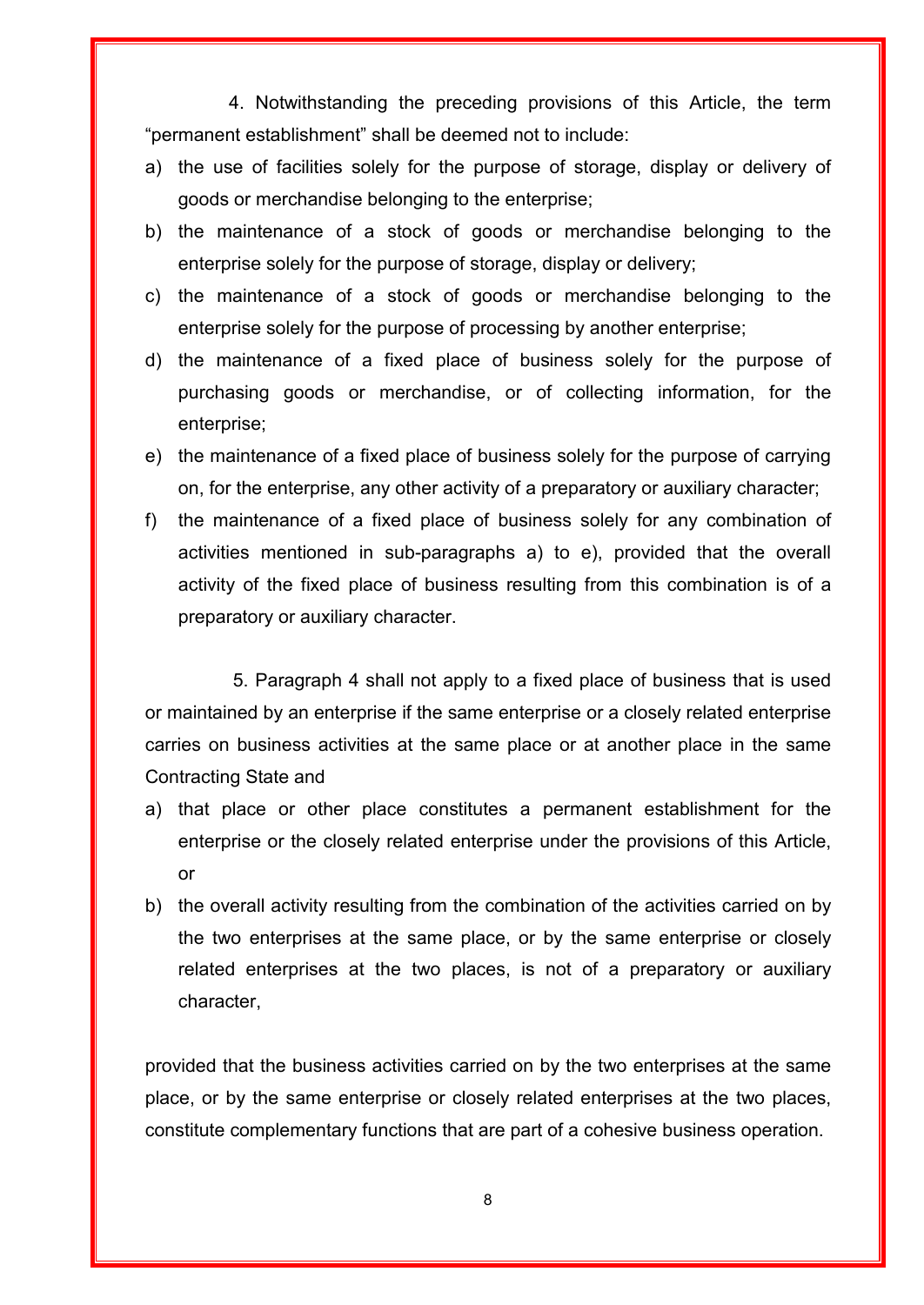6. For the purposes of paragraph 5, an enterprise is closely related to an enterprise if, based on all the relevant facts and circumstances, one has control of the other or both are under the control of the same persons or enterprises. In any case, an enterprise shall be considered to be closely related to an enterprise if one possesses directly or indirectly more than 50 per cent of the beneficial interest in the other (or, in the case of a company, more than 50 per cent of the aggregate vote and value of the company's shares or of the beneficial equity interest in the company) or if another person or enterprise possesses directly or indirectly more than 50 per cent of the beneficial interest (or, in the case of a company, more than 50 per cent of the aggregate vote and value of the company's shares or of the beneficial equity interest in the company) in the person and the enterprise or in the two enterprises.

7. Notwithstanding the provisions of paragraphs 1 and 2, where a person – other than an agent of an independent status to whom paragraph 8 applies – is acting on behalf of an enterprise and has, and habitually exercises, in a Contracting State an authority to conclude contracts on behalf of the enterprise, that enterprise shall be deemed to have a permanent establishment in that State in respect of any activities which that person undertakes for the enterprise, unless the activities of such person are limited to those mentioned in paragraph 4 which, if exercised through a fixed place of business (other than a fixed place of business to which paragraph 5 would apply), would not make this fixed place of business a permanent establishment under the provisions of that paragraph.

8. An enterprise shall not be deemed to have a permanent establishment in a Contracting State merely because it carries on business in that State through a broker, general commission agent or any other agent of an independent status, provided that such persons are acting in the ordinary course of their business.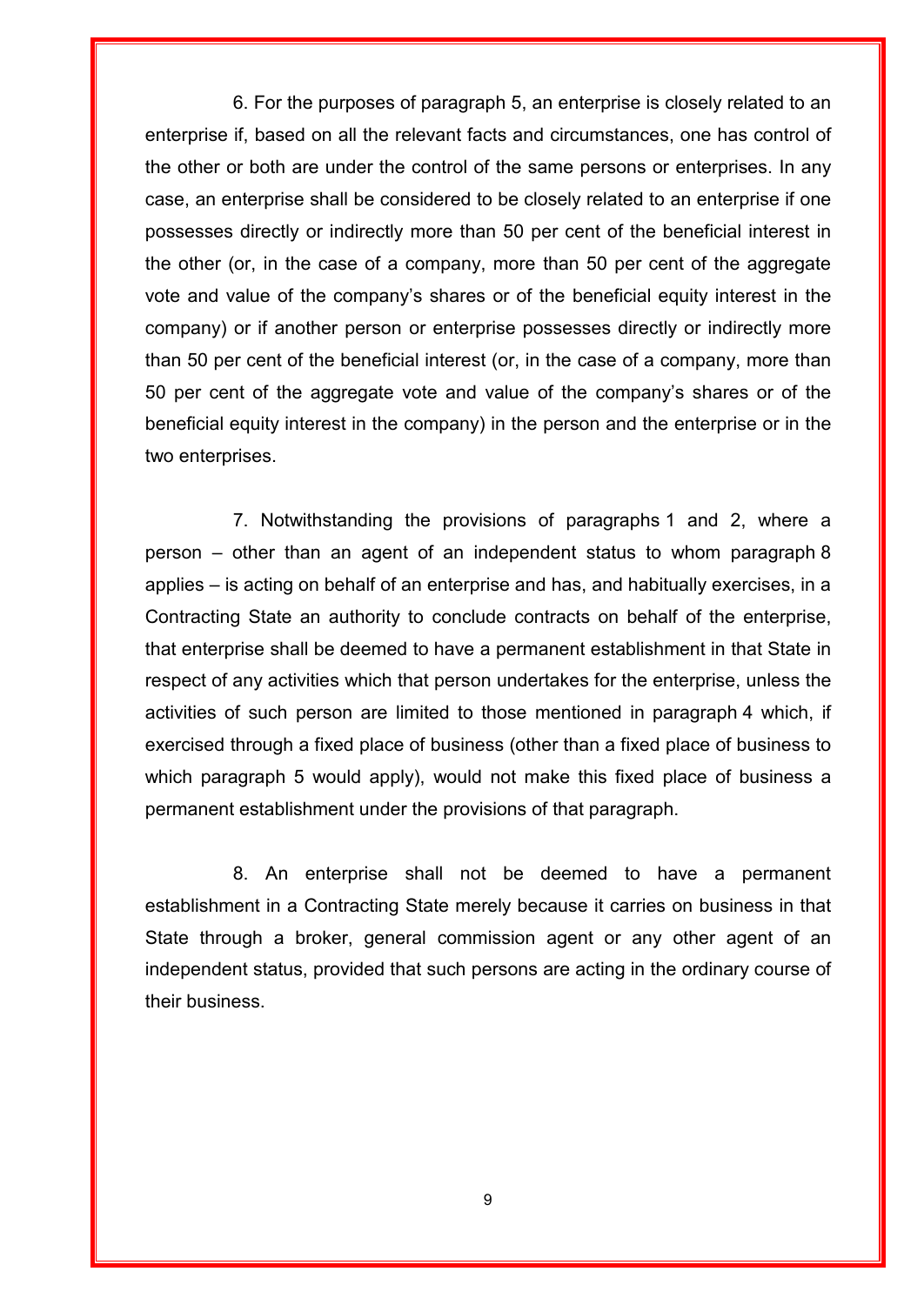9. The fact that a company which is a resident of a Contracting State controls or is controlled by a company which is a resident of the other Contracting State, or which carries on business in that other State (whether through a permanent establishment or otherwise), shall not of itself constitute either company a permanent establishment of the other.

### **ARTICLE 6**

### **Income from immovable property**

1. Income derived by a resident of a Contracting State from immovable property (including income from agriculture or forestry) situated in the other Contracting State may be taxed in that other State.

2. The term "immovable property" shall have the meaning which it has under the law of the Contracting State in which the property in question is situated. The term shall in any case include property accessory to immovable property, livestock and equipment used in agriculture and forestry, rights to which the provisions of general law respecting landed property apply, usufruct of immovable property and rights to variable or fixed payments as consideration for the working of, or the right to work, mineral deposits, sources and other natural resources; ships and aircraft shall not be regarded as immovable property.

3. The provisions of paragraph 1 shall apply to income derived from the direct use, letting, or use in any other form of immovable property.

4. The provisions of paragraphs 1 and 3 shall also apply to the income from immovable property of an enterprise.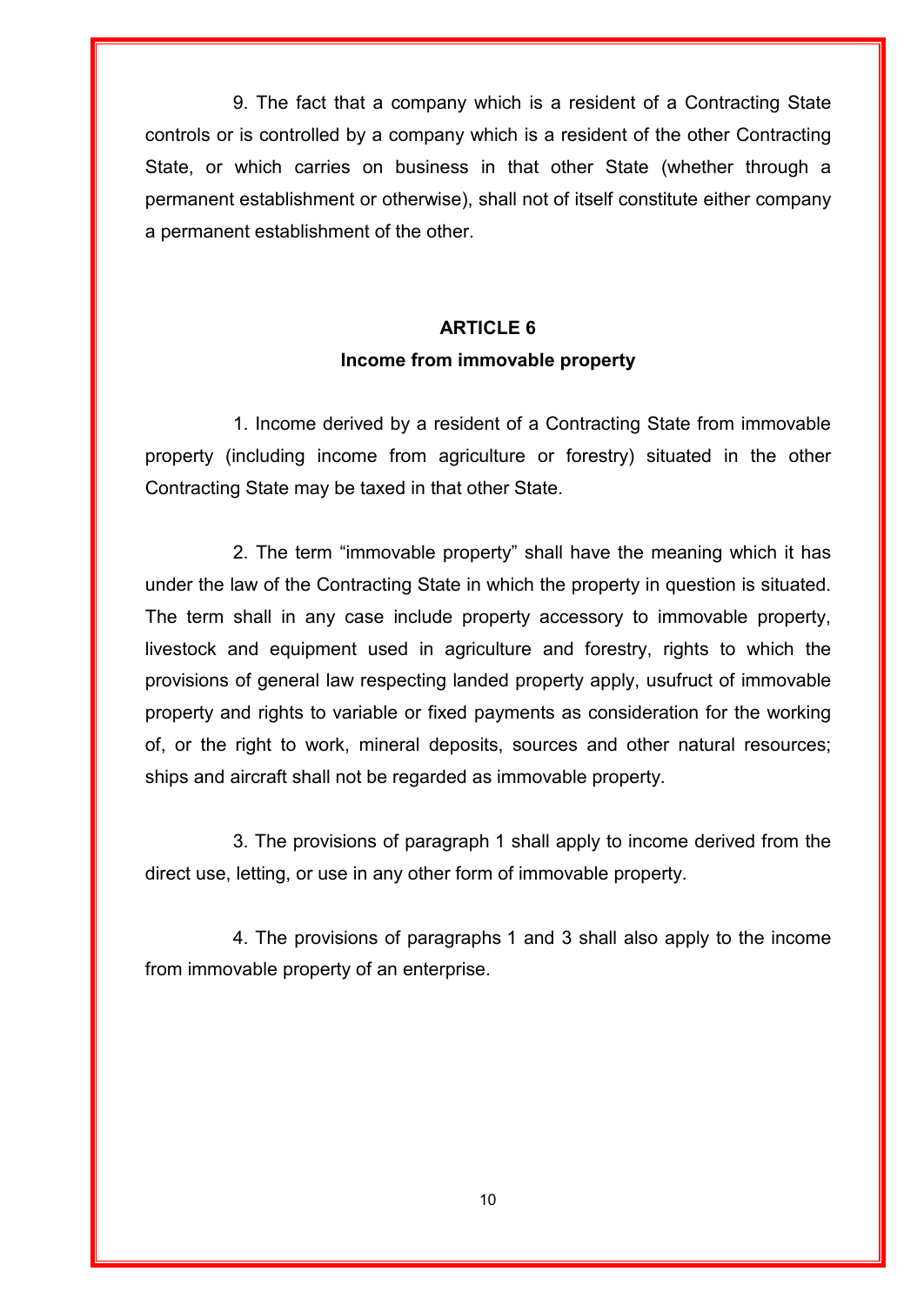#### **Business profits**

1. Profits of an enterprise of a Contracting State shall be taxable only in that State unless the enterprise carries on business in the other Contracting State through a permanent establishment situated therein. If the enterprise carries on business as aforesaid, the profits that are attributable to the permanent establishment in accordance with the provisions of paragraph 2 may be taxed in that other State.

2. For the purposes of this Article and Article 22, the profits that are attributable in each Contracting State to the permanent establishment referred to in paragraph 1 are the profits it might be expected to make, in particular in its dealings with other parts of the enterprise, if it were a separate and independent enterprise engaged in the same or similar activities under the same or similar conditions, taking into account the functions performed, assets used and risks assumed by the enterprise through the permanent establishment and through the other parts of the enterprise.

3. Where, in accordance with paragraph 2, a Contracting State adjusts the profits that are attributable to a permanent establishment of an enterprise of one of the Contracting States and taxes accordingly profits of the enterprise that have been charged to tax in the other State, the other State shall, to the extent necessary to eliminate double taxation on these profits, make an appropriate adjustment to the amount of the tax charged on those profits. In determining such adjustment, the competent authorities of the Contracting States shall if necessary consult each other.

4. Where profits include items of income or gains which are dealt with separately in other Articles of this Convention, then the provisions of those Articles shall not be affected by the provisions of this Article.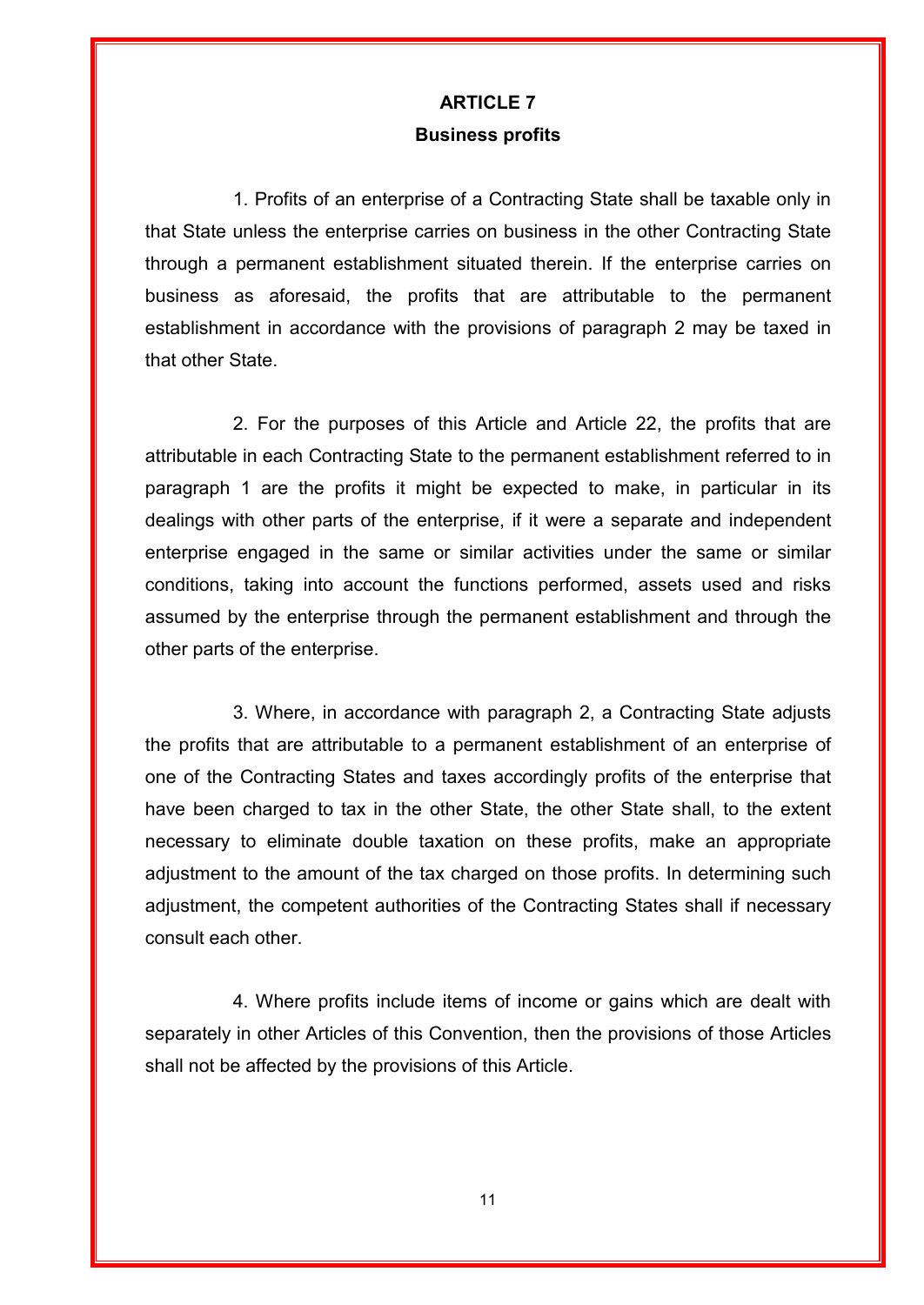### **International shipping and air transport**

1. Profits of an enterprise of a Contracting State from the operation of ships or aircraft in international traffic shall be taxable only in that State.

2. For the purposes of this Article, profits from the operation of ships or aircraft in international traffic include:

- a) profits from the rental on a bareboat basis of ships or aircraft; and
- b) profits from the use, maintenance or rental of containers (including trailers and related equipment for the transport of containers) used for the transport of goods or merchandise;

where such rental or such use, maintenance or rental, as the case may be, is incidental to the operation of ships or aircraft in international traffic.

3. The provisions of paragraph 1 shall also apply to profits from the participation in a pool, a joint business or an international operating agency, but only to so much of the profits so derived as is attributable to the participant in proportion to its share in the joint operation.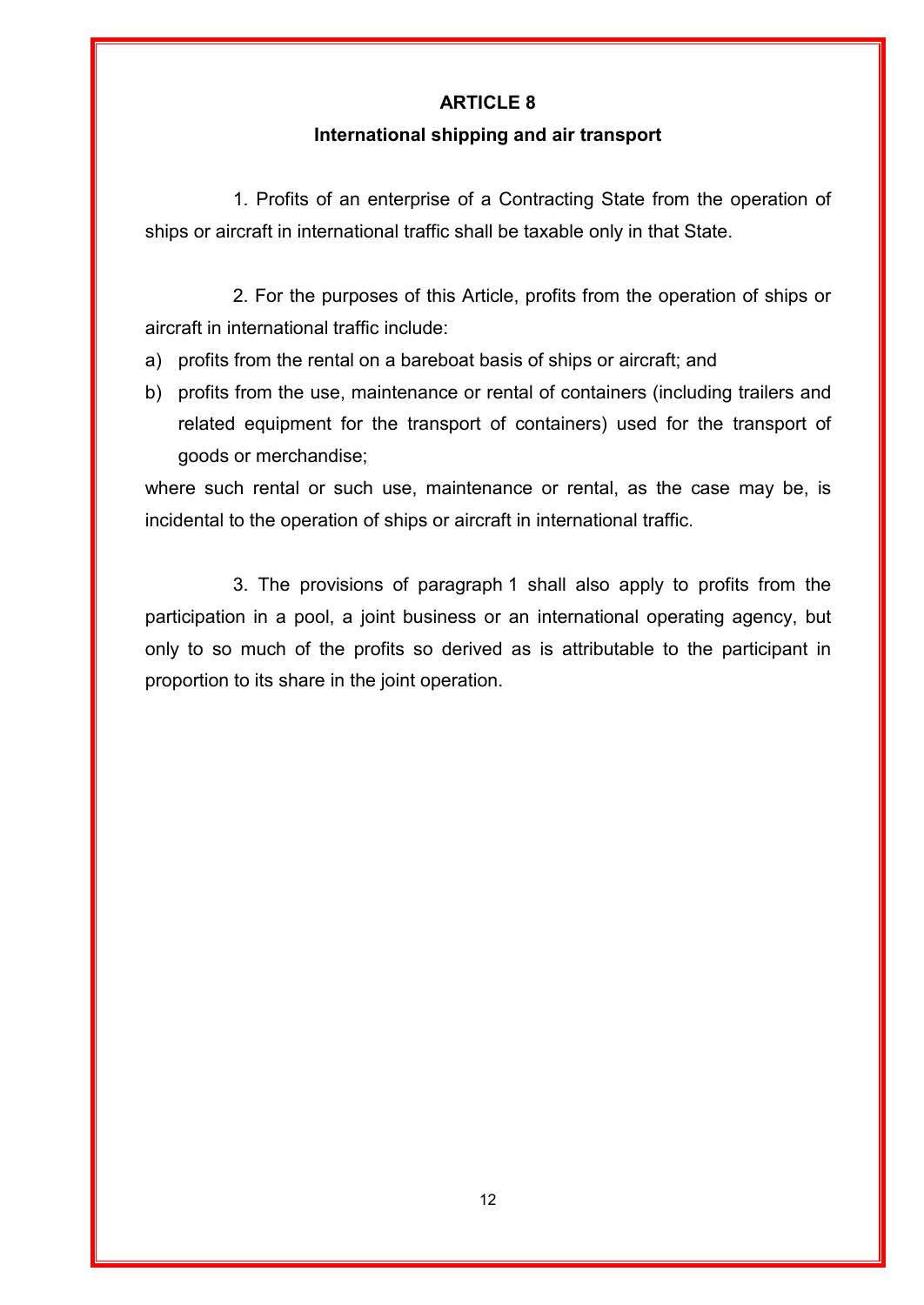#### **Associated enterprises**

1. Where

- a) an enterprise of a Contracting State participates directly or indirectly in the management, control or capital of an enterprise of the other Contracting State, or
- b) the same persons participate directly or indirectly in the management, control or capital of an enterprise of a Contracting State and an enterprise of the other Contracting State,

and in either case conditions are made or imposed between the two enterprises in their commercial or financial relations which differ from those which would be made between independent enterprises, then any profits which would, but for those conditions, have accrued to one of the enterprises, but, by reason of those conditions, have not so accrued, may be included in the profits of that enterprise and taxed accordingly.

2. Where a Contracting State includes in the profits of an enterprise of that State – and taxes accordingly – profits on which an enterprise of the other Contracting State has been charged to tax in that other State and the profits so included are profits which would have accrued to the enterprise of the firstmentioned State if the conditions made between the two enterprises had been those which would have been made between independent enterprises, then that other State shall make an appropriate adjustment to the amount of the tax charged therein on those profits. In determining such adjustment, due regard shall be had to the other provisions of this Convention and the competent authorities of the Contracting States shall if necessary consult each other.

# **ARTICLE 10 Dividends**

1. Dividends paid by a company which is a resident of a Contracting State to a resident of the other Contracting State may be taxed in that other State.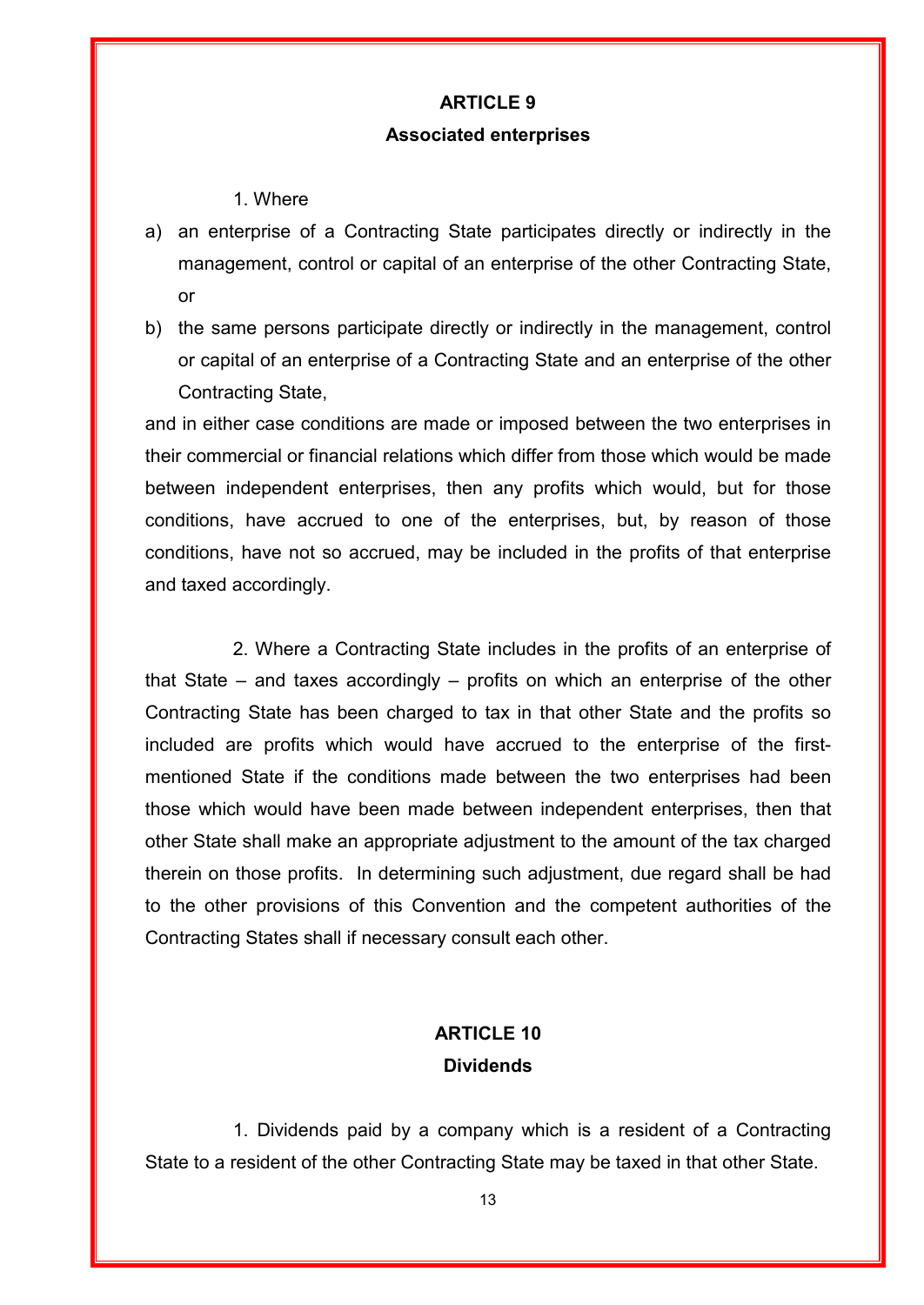2. However, dividends paid by a company which is a resident of a Contracting State may also be taxed in that State according to the laws of that State, but if the beneficial owner of the dividends is a resident of the other Contracting State:

- a) except as provided in sub-paragraph b), such dividends shall be exempt from tax in the Contracting State of which the company paying the dividends is a resident;
- b) where dividends are paid out of income (including gains) derived directly or indirectly from immovable property within the meaning of Article 6 by an investment vehicle which distributes most of this income annually and whose income from such immovable property is exempted from tax, the tax charged by the Contracting State of which the company paying the dividends is a resident shall not exceed 15 per cent of the gross amount of the dividends other than where the beneficial owner of the dividends is a recognised pension fund established in the other Contracting State, where the exemption provided in sub-paragraph a) shall apply**.**

This paragraph shall not affect the taxation of the company in respect of the profits out of which the dividends are paid.

3. The term "dividends" as used in this Article means income from shares, or other rights, not being debt-claims, participating in profits, as well as any other item which is treated as income from shares by the taxation laws of the State of which the company making the distribution is a resident.

4. The provisions of paragraphs 1 and 2 shall not apply if the beneficial owner of the dividends, being a resident of a Contracting State, carries on business in the other Contracting State of which the company paying the dividends is a resident, through a permanent establishment situated therein, and the holding in respect of which the dividends are paid is effectively connected with such permanent establishment. In such case the provisions of Article 7 shall apply.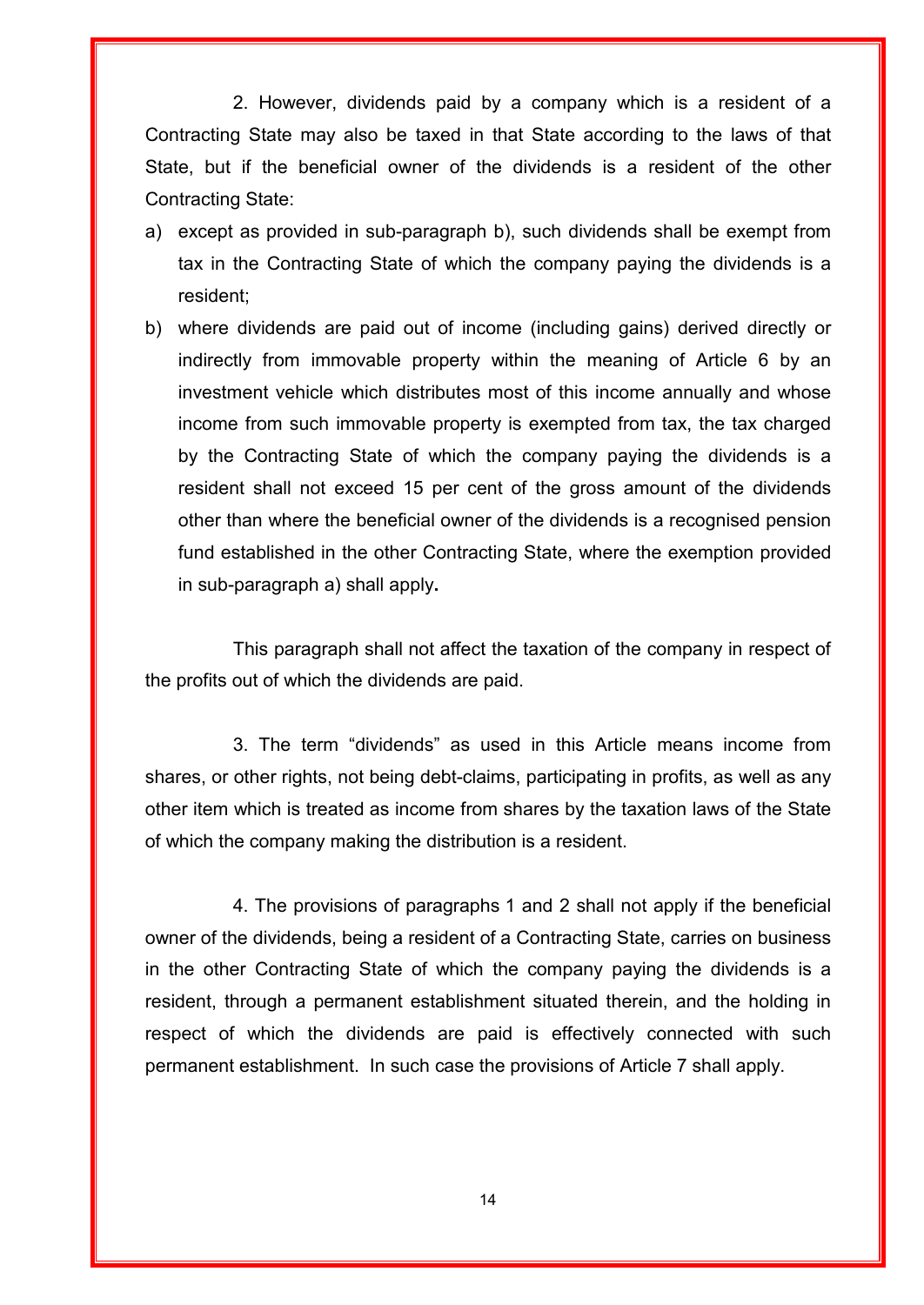5. Where a company which is a resident of a Contracting State derives profits or income from the other Contracting State, that other State may not impose any tax on the dividends paid by the company, except insofar as such dividends are paid to a resident of that other State or insofar as the holding in respect of which the dividends are paid is effectively connected with a permanent establishment situated in that other State, nor subject the company's undistributed profits to a tax on the company's undistributed profits, even if the dividends paid or the undistributed profits consist wholly or partly of profits or income arising in that other State.

# **ARTICLE 11 Interest**

1. Interest arising in a Contracting State and beneficially owned by a resident of the other Contracting State shall be taxable only in that other State.

2. The term "interest" as used in this Article means income from debtclaims of every kind, whether or not secured by mortgage and whether or not carrying a right to participate in the debtor's profits, and in particular, income from government securities and income from bonds or debentures, including premiums and prizes attaching to such securities, bonds or debentures. Income which is treated as a dividend under the provisions of Article 10 and penalty charges for late payment shall not be regarded as interest for the purpose of this Article.

3. The provisions of paragraph 1 shall not apply if the beneficial owner of the interest, being a resident of a Contracting State, carries on business in the other Contracting State in which the interest arises, through a permanent establishment situated therein, and the debt-claim in respect of which the interest is paid is effectively connected with such permanent establishment. In such case the provisions of Article 7 shall apply.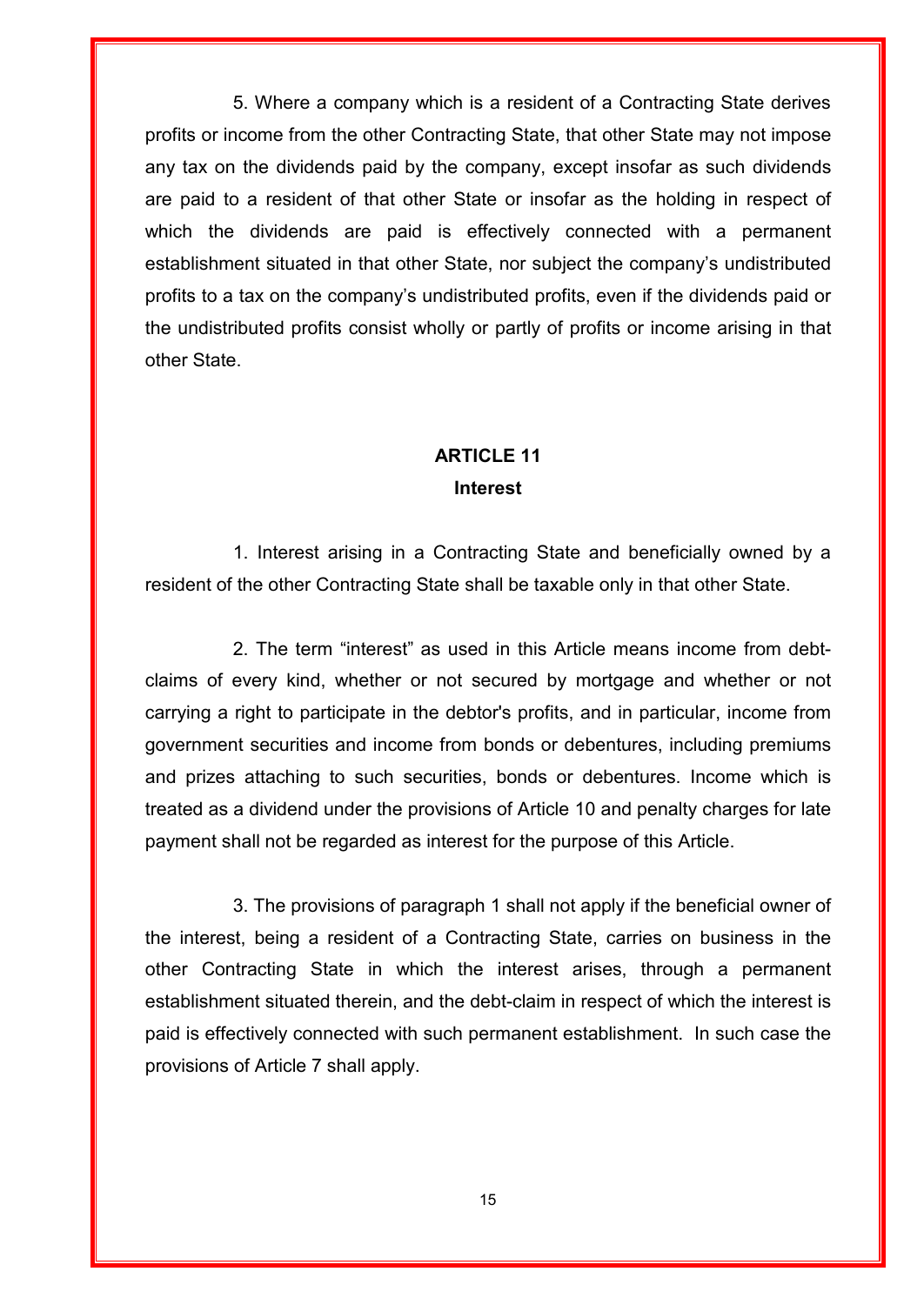4. Where, by reason of a special relationship between the payer and the beneficial owner or between both of them and some other person, the amount of the interest paid exceeds, for whatever reason, the amount which would have been agreed upon by the payer and the beneficial owner in the absence of such relationship, the provisions of this Article shall apply only to the last-mentioned amount. In such case, the excess part of the payments shall remain taxable according to the laws of each Contracting State, due regard being had to the other provisions of this Convention.

# **ARTICLE 12 Royalties**

1. Royalties arising in a Contracting State and beneficially owned by a resident of the other Contracting State shall be taxable only in that other State.

2. The term "royalties" as used in this Article means payments of any kind received as a consideration for the use of, or the right to use, any copyright of literary, artistic or scientific work including cinematograph films, any patent, trade mark, design or model, plan, secret formula or process, or for information (knowhow) concerning industrial, commercial or scientific experience.

3. The provisions of paragraph 1 shall not apply if the beneficial owner of the royalties, being a resident of a Contracting State, carries on business in the other Contracting State in which the royalties arise, through a permanent establishment situated therein, and the right or property in respect of which the royalties are paid is effectively connected with such permanent establishment. In such case the provisions of Article 7 shall apply.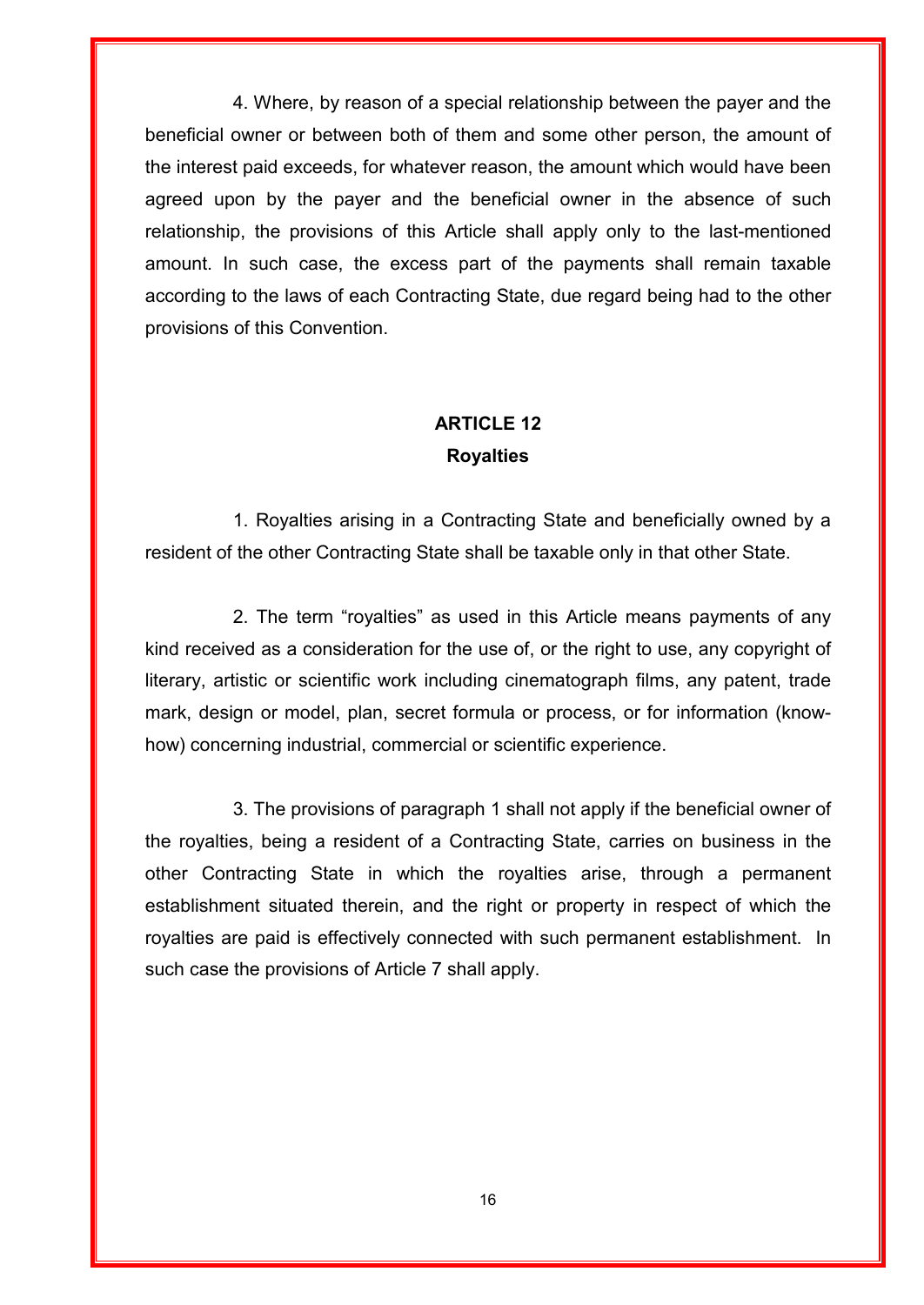4. Where, by reason of a special relationship between the payer and the beneficial owner or between both of them and some other person, the amount of the royalties paid exceeds, for whatever reason, the amount which would have been agreed upon by the payer and the beneficial owner in the absence of such relationship, the provisions of this Article shall apply only to the last-mentioned amount. In such case, the excess part of the payments shall remain taxable according to the laws of each Contracting State, due regard being had to the other provisions of this Convention.

## **ARTICLE 13 Capital gains**

1. Gains derived by a resident of a Contracting State from the alienation of immovable property referred to in Article 6 and situated in the other Contracting State may be taxed in that other State.

2. Gains derived by a resident of a Contracting State from the alienation of shares or comparable interests, such as interests in a partnership or trust, deriving more than 50 per cent of their value directly or indirectly from immovable property, as defined in Article 6, situated in the other Contracting State may be taxed in that other State.

3. Gains from the alienation of movable property forming part of the business property of a permanent establishment which an enterprise of a Contracting State has in the other Contracting State, including such gains from the alienation of such a permanent establishment (alone or with the whole enterprise), may be taxed in that other State.

4. Gains that an enterprise of a Contracting State that operates ships or aircraft in international traffic derives from the alienation of such ships or aircraft, or of movable property pertaining to the operation of such ships or aircraft, shall be taxable only in that Contracting State.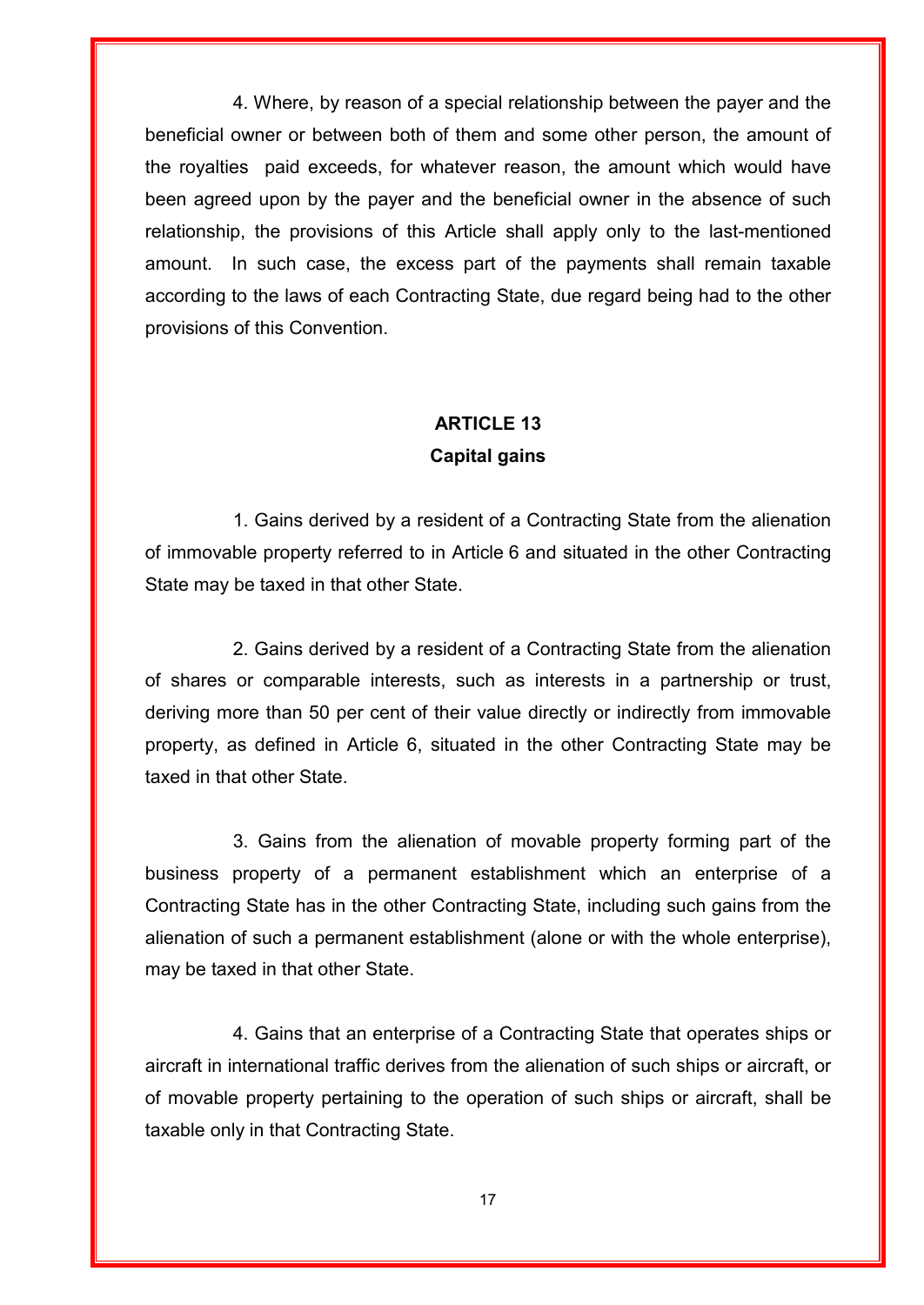5. Gains from the alienation of any property other than that referred to in paragraphs 1, 2, 3 and 4 shall be taxable only in the Contracting State of which the alienator is a resident.

6. Notwithstanding any other provision of this Article, gains derived by a resident of Luxembourg from the alienation of rights to assets to be produced by the exploration or exploitation of the seabed and its sub-soil situated in the United Kingdom, under the authority of a licence granted by the United Kingdom, including rights to interests in or to the benefit of such assets or from the alienation of shares deriving their value or the greater part of their value directly or indirectly from such rights, may be taxed in the United Kingdom.

# **ARTICLE 14 Income from employment**

1. Subject to the provisions of Articles 15, 17 and 18, salaries, wages and other similar remuneration derived by a resident of a Contracting State in respect of an employment shall be taxable only in that State unless the employment is exercised in the other Contracting State. If the employment is so exercised, such remuneration as is derived therefrom may be taxed in that other **State** 

2. Notwithstanding the provisions of paragraph 1, remuneration derived by a resident of a Contracting State in respect of an employment exercised in the other Contracting State shall be taxable only in the first-mentioned State if:

- a) the recipient is present in the other State for a period or periods not exceeding in the aggregate 183 days in any twelve month period commencing or ending in the fiscal year concerned; and
- b) the remuneration is paid by, or on behalf of, an employer who is not a resident of the other State; and
- c) the remuneration is not borne by a permanent establishment which the employer has in the other State.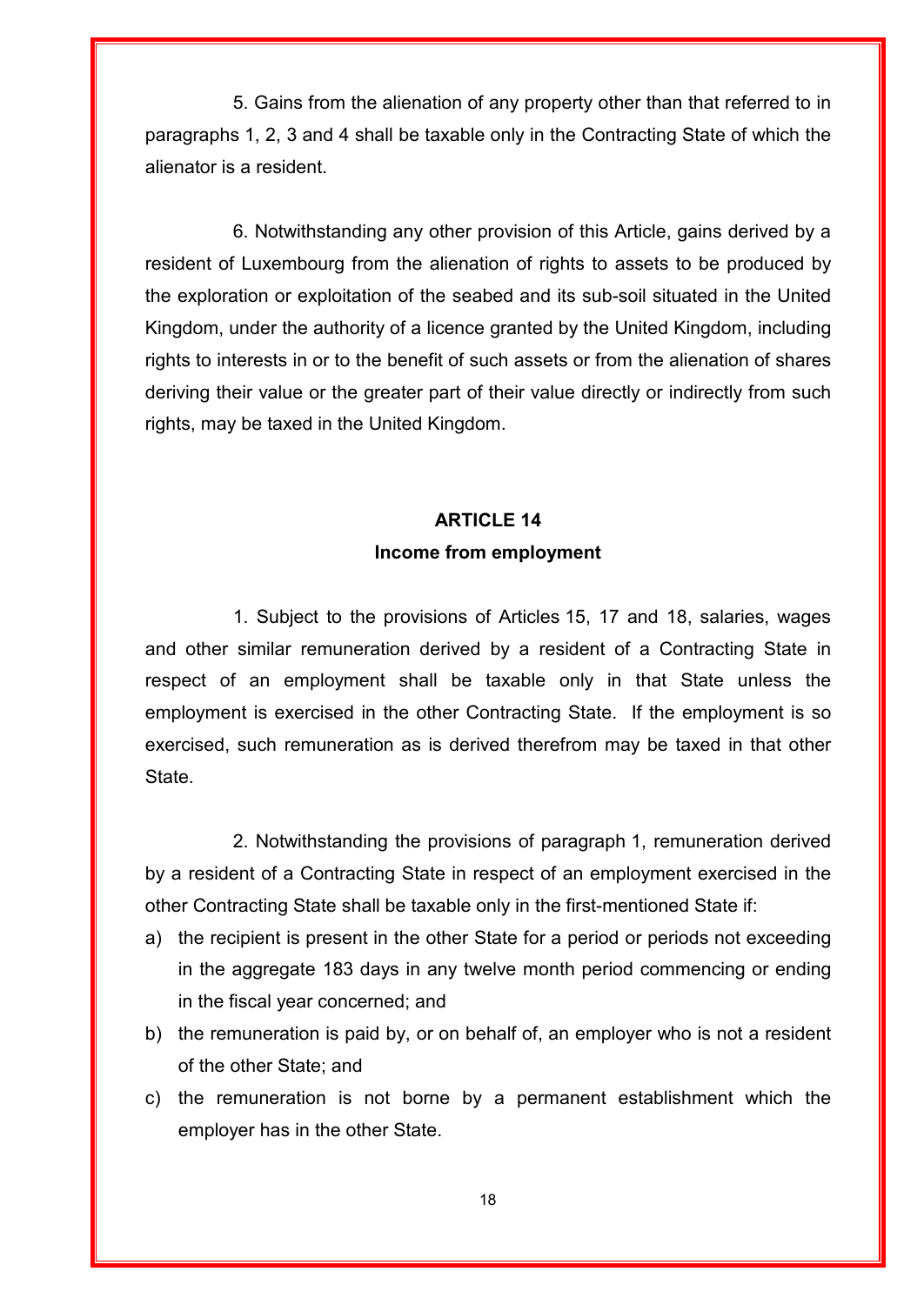3. Notwithstanding the preceding provisions of this Article, remuneration derived by a resident of a Contracting State in respect of an employment, as a member of the regular complement of a ship or aircraft, that is exercised aboard a ship or aircraft operated in international traffic, other than aboard a ship or aircraft operated solely within the other Contracting State, shall be taxable only in the firstmentioned State. Where, however, the ship or aircraft is operated by an enterprise of the other Contracting State, such remuneration may also be taxed in the other State.

### **ARTICLE 15**

### **Directors' fees**

Directors' fees and other similar payments derived by a resident of a Contracting State in his capacity as a member of the board of directors of a company which is a resident of the other Contracting State may be taxed in that other State.

# **ARTICLE 16 Entertainers and sportspersons**

1. Notwithstanding the provisions of Article 14, income derived by a resident of a Contracting State as an entertainer, such as a theatre, motion picture, radio or television artiste, or a musician, or as a sportsperson, from that resident's personal activities as such exercised in the other Contracting State, may be taxed in that other State.

2. Where income in respect of personal activities exercised by an entertainer or a sportsperson acting as such accrues not to the entertainer or sportsperson but to another person, that income may, notwithstanding the provisions of Articles 7 and 14, be taxed in the Contracting State in which the activities of the entertainer or sportsperson are exercised.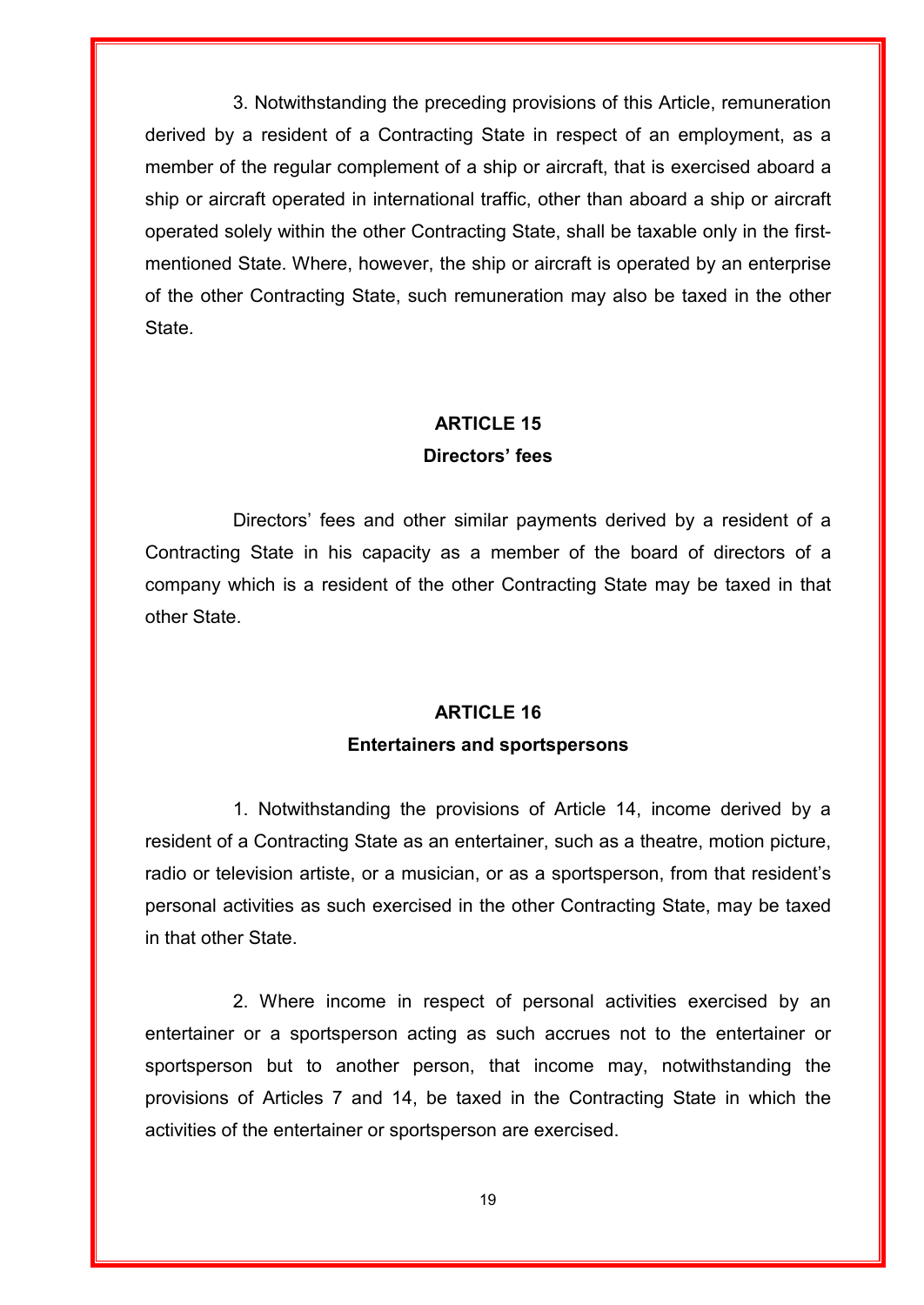# **ARTICLE 17 Pensions**

1. Subject to the provisions of paragraph 2 of Article 18, pensions and other similar remuneration arising in a Contracting State and paid to a resident of the other Contracting State may be taxed in the first-mentioned State.

2. Notwithstanding the provisions of paragraph 1, pensions and other similar remuneration (including lump-sum payments) arising in Luxembourg and paid to a resident of the United Kingdom shall be taxable only in Luxembourg, provided that such payments derive from contributions paid to or from provisions made under a complementary pension scheme by the recipient or on his behalf and to the extent that these contributions, provisions, or the pensions or other similar remuneration have been subjected to tax in Luxembourg under the ordinary rules of its tax laws.

# **ARTICLE 18 Government service**

- 1. a) Salaries, wages and other similar remuneration paid by a Contracting State or a political subdivision or a local authority thereof to an individual in respect of services rendered to that State or subdivision or authority shall be taxable only in that State.
	- b) However, such salaries, wages and other similar remuneration shall be taxable only in the other Contracting State if the services are rendered in that State and the individual is a resident of that State who:
		- (i) is a national of that State; or
		- (ii) did not become a resident of that State solely for the purpose of rendering the services

and is subject to tax in that State on such salaries, wages and other similar remuneration.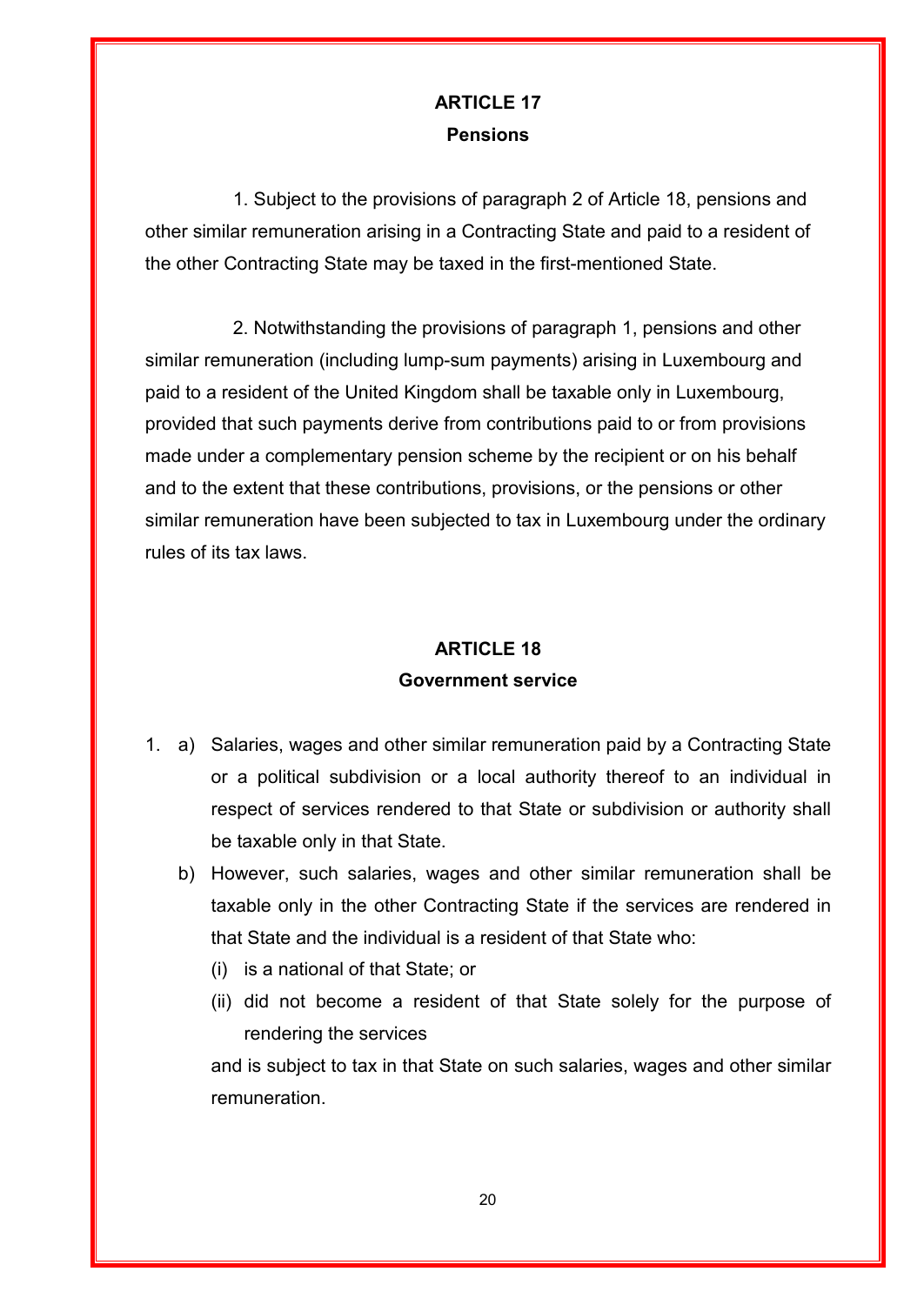- 2. a) Notwithstanding the provisions of paragraph 1, pensions and other similar remuneration paid by, or out of funds created by, a Contracting State or a political subdivision or a local authority thereof to an individual in respect of services rendered to that State or subdivision or authority shall be taxable only in that State.
	- b) However, such pensions and other similar remuneration shall be taxable only in the other Contracting State if the individual is a resident of, and a national of, that State.

3. The provisions of Articles 14, 15, 16 and 17 shall apply to salaries, wages, pensions, and other similar remuneration in respect of services rendered in connection with a business carried on by a Contracting State or a political subdivision or a local authority thereof.

# **ARTICLE 19 Students**

Payments which a student or business apprentice who is or was immediately before visiting a Contracting State a resident of the other Contracting State and who is present in the first-mentioned State solely for the purpose of his education or training receives for the purpose of his maintenance, education or training shall not be taxed in that State, provided that such payments arise from sources outside that State.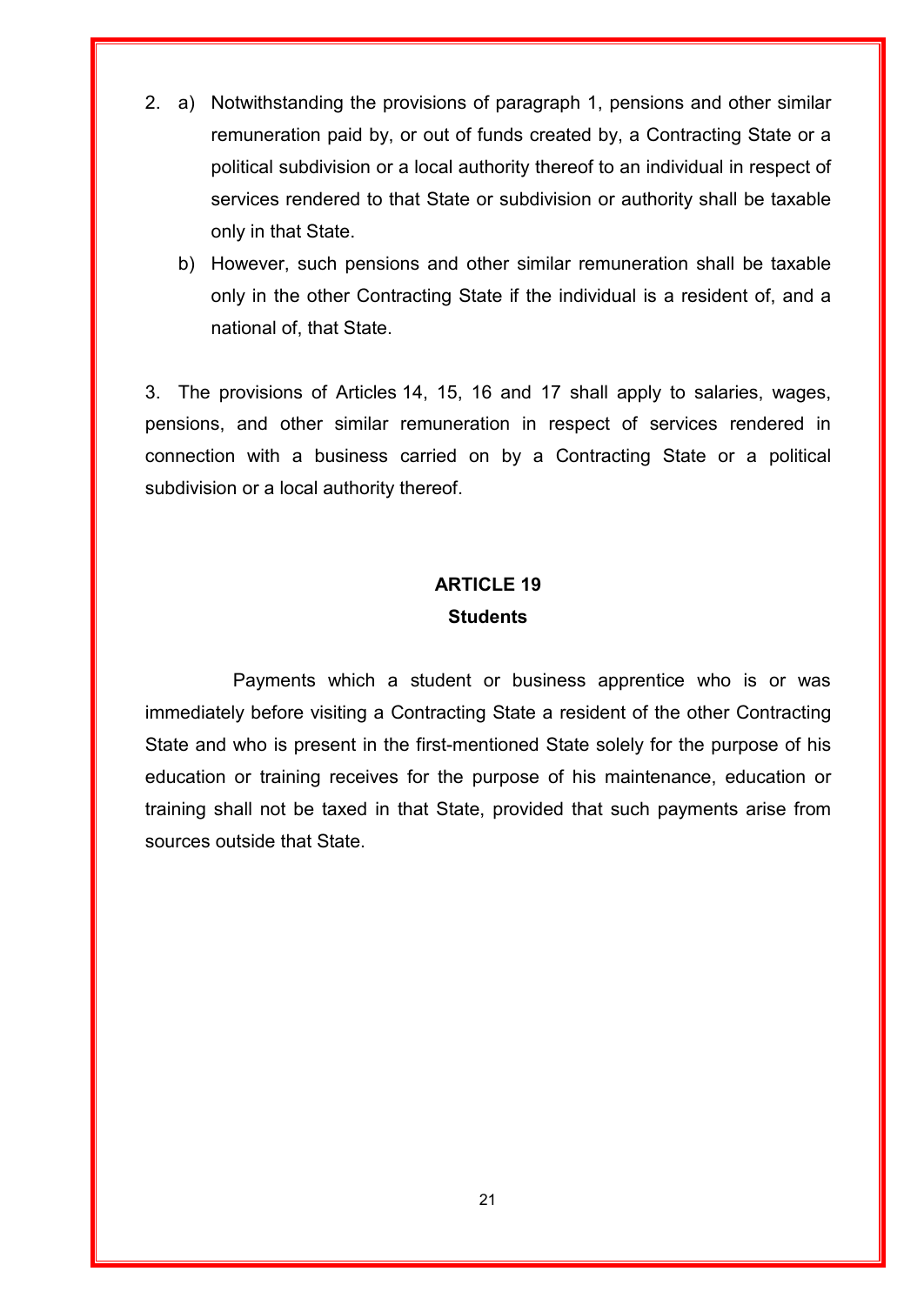### **Other income**

1. Items of income beneficially owned by a resident of a Contracting State, wherever arising, which are not dealt with in the foregoing Articles of this Convention shall be taxable only in that State.

2. Notwithstanding the provisions of paragraph 1, where an amount of income is paid to a resident of a Contracting State out of income received by trustees or personal representatives administering the estates of deceased persons and those trustees or personal representatives are residents of the other Contracting State, that amount shall be treated as arising from the same sources, and in the same proportions, as the income received by the trustees or personal representatives out of which that amount is paid.

Any tax paid by the trustees or personal representatives in respect of the income paid to the beneficiary shall be treated as if it had been paid by the beneficiary.

3. The provisions of paragraph 1 shall not apply to income, other than income from immovable property as defined in paragraph 2 of Article 6, if the beneficial owner of such income, being a resident of a Contracting State, carries on business in the other Contracting State through a permanent establishment situated therein, and the right or property in respect of which the income is paid is effectively connected with such permanent establishment. In such case the provisions of Article 7 shall apply.

4. Where, by reason of a special relationship between the resident referred to in paragraph 1 of this Article and some other person, or between both of them and some third person, the amount of the income referred to in that paragraph exceeds the amount (if any) which would have been agreed upon between them in the absence of such a relationship, the provisions of this Article shall apply only to the last-mentioned amount. In such a case, the excess part of the income shall remain taxable according to the laws of each Contracting State, due regard being had to the other applicable provisions of this Convention.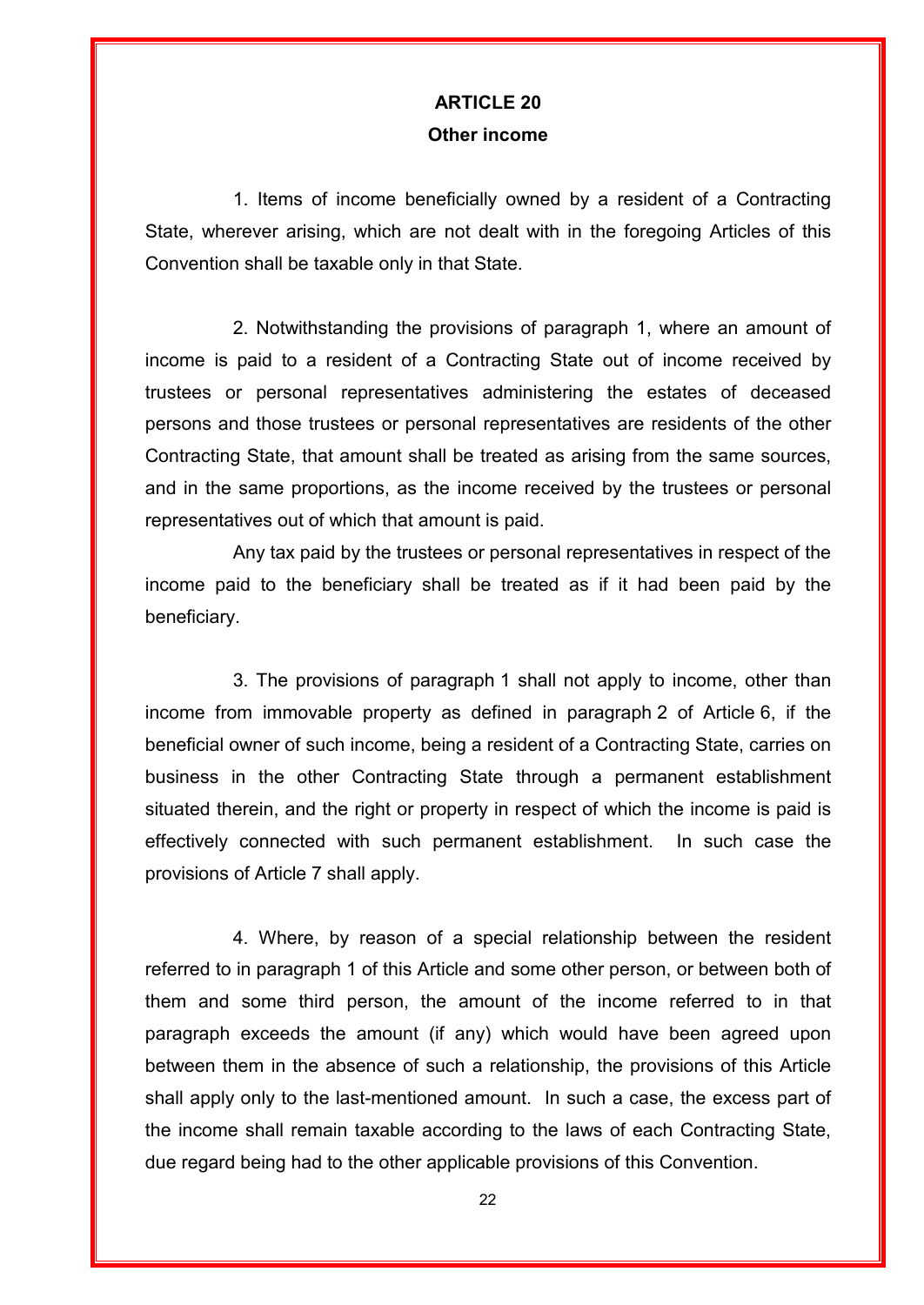# **ARTICLE 21 Capital**

1. Capital represented by immovable property referred to in Article 6, owned by a resident of a Contracting State and situated in the other Contracting State, may be taxed in that other State.

2. Capital represented by movable property forming part of the business property of a permanent establishment which an enterprise of a Contracting State has in the other Contracting State may be taxed in that other State.

3. Capital of an enterprise of a Contracting State that operates ships or aircraft in international traffic represented by such ships or aircraft, and by movable property pertaining to the operation of such ships or aircraft, shall be taxable only in that Contracting State.

4. All other elements of capital of a resident of a Contracting State shall be taxable only in that State.

# **ARTICLE 22 Elimination of double taxation**

1. Subject to the provisions of the law of the United Kingdom regarding the allowance as a credit against United Kingdom tax of tax payable in a territory outside the United Kingdom or, as the case may be, regarding the exemption from United Kingdom tax of a dividend arising in a territory outside the United Kingdom (which shall not affect the general principle hereof):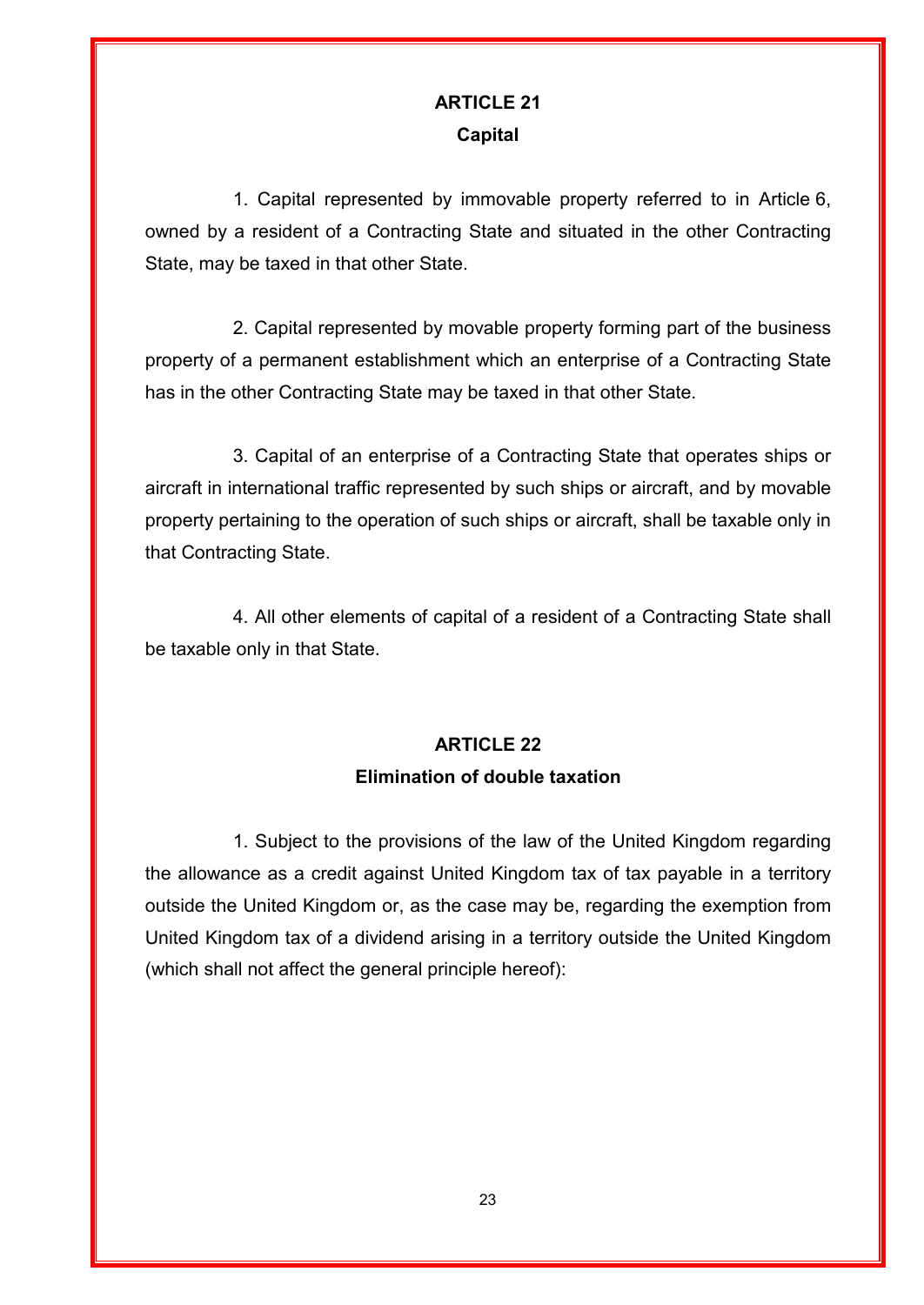- a) Luxembourg tax payable under the laws of Luxembourg and in accordance with this Convention, whether directly or by deduction, on profits, income or chargeable gains from sources within Luxembourg (excluding in the case of a dividend, tax payable in respect of the profits out of which the dividend is paid) shall be allowed as a credit against any United Kingdom tax computed by reference to the same profits, income or chargeable gains by reference to which the Luxembourg tax is computed;
- b) a dividend which is paid by a company which is a resident of Luxembourg to a company which is a resident of the United Kingdom shall be exempted from United Kingdom tax when the exemption is applicable and the conditions for exemption under the law of the United Kingdom are met;
- c) the profits of a permanent establishment in Luxembourg of a company which is a resident of the United Kingdom shall be exempted from United Kingdom tax when the exemption is applicable and the conditions for exemption under the law of the United Kingdom are met;
- d) in the case of a dividend not exempted from tax under sub-paragraph b) above which is paid by a company which is a resident of Luxembourg to a company which is a resident of the United Kingdom and which controls directly or indirectly at least 10 per cent of the voting power in the company paying the dividend, the credit mentioned in sub-paragraph a) above shall take into account the Luxembourg tax payable by the company in respect of the profits in respect of which such dividend is paid.

2. The provisions of paragraph 1 shall not apply where the Luxembourg tax payable is in accordance with the provisions of this Convention solely because the income, profits or chargeable gains referred to in that paragraph is also income derived by a resident of Luxembourg.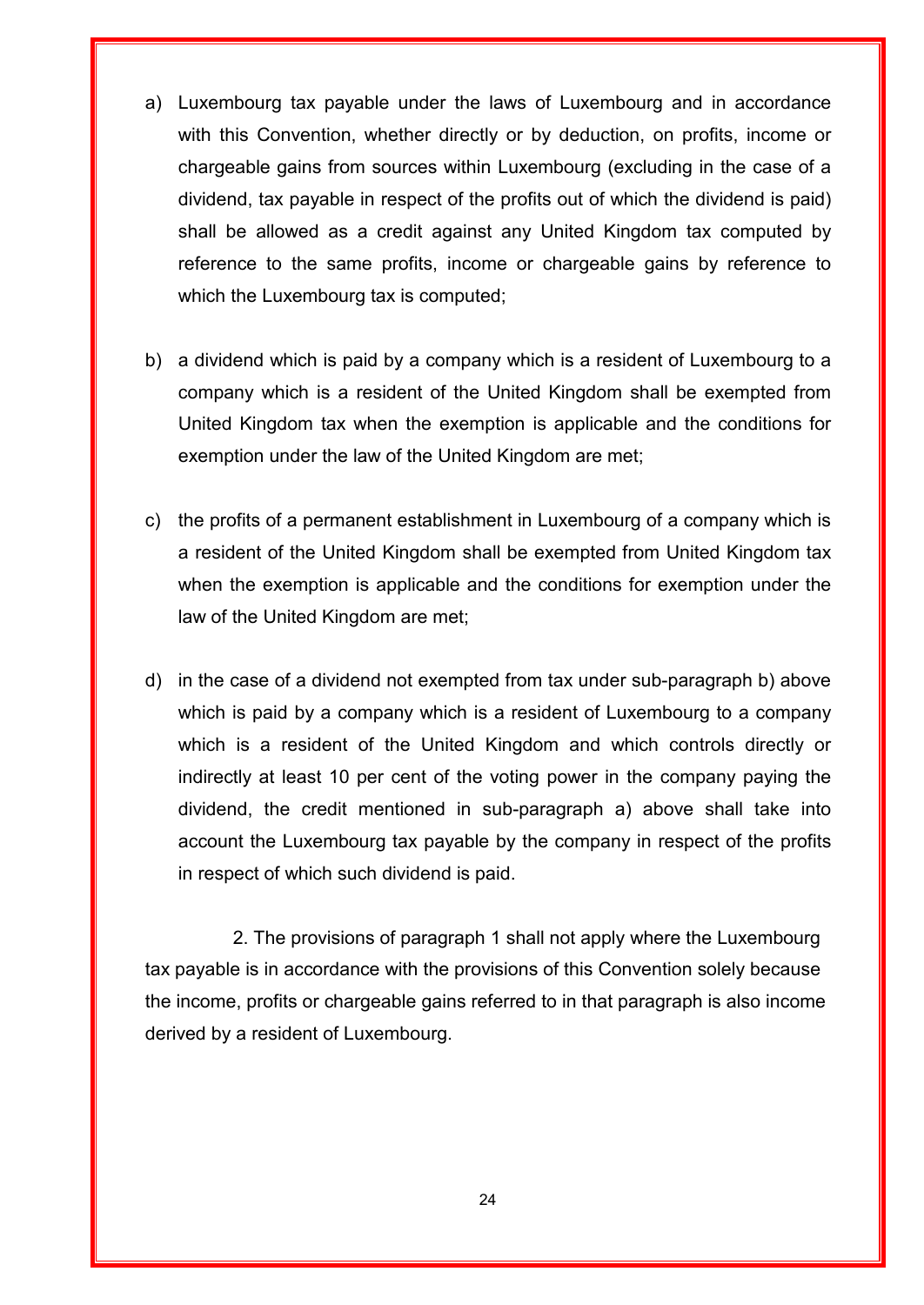3. For the purposes of paragraph 1, profits, income and capital gains owned by a resident of the United Kingdom which may be taxed in Luxembourg in accordance with this Convention shall be deemed to arise from sources in Luxembourg.

4. Subject to the provisions of the law of Luxembourg regarding the elimination of double taxation which shall not affect the general principle hereof, double taxation shall be eliminated as follows:

- a) Where a resident of Luxembourg derives income or owns capital which, in accordance with the provisions of this Convention, may be taxed in the United Kingdom, Luxembourg shall, subject to the provisions of sub-paragraphs b) and c), exempt such income or capital from tax, but may, in order to calculate the amount of tax on the remaining income or capital of the resident, apply the same rates of tax as if the income or capital had not been exempted.
- b) Where a resident of Luxembourg derives income which, in accordance with the provisions of Article 10, paragraph 2 of Article 13, paragraph 3 of Article 14, Article 16 or Article 20, may be taxed in the United Kingdom, Luxembourg shall allow as a deduction from the income tax on individuals or from the corporation tax of that resident an amount equal to the tax paid in the United Kingdom. Such deduction shall not, however, exceed that part of the tax, as computed before the deduction is given, which is attributable to such items of income derived from the United Kingdom.
- c) The provisions of sub-paragraph a) shall not apply to income derived or capital owned by a resident of Luxembourg where the United Kingdom applies the provisions of this Convention to exempt such income or capital from tax or applies the provisions of paragraph 2 of Article 10 to such income.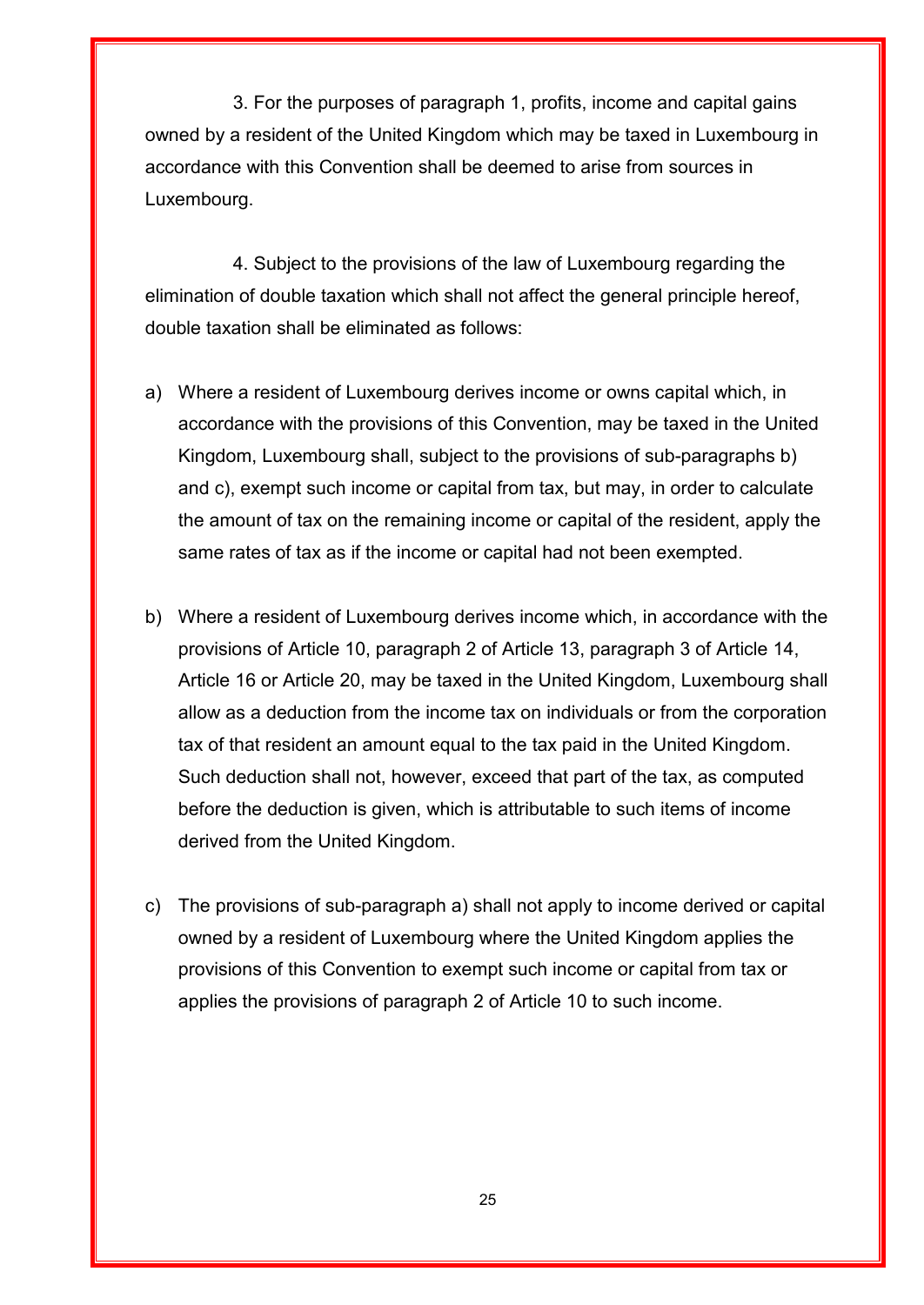### **Non-discrimination**

1. Nationals of a Contracting State shall not be subjected in the other Contracting State to any taxation or any requirement connected therewith, which is other or more burdensome than the taxation and connected requirements to which nationals of that other State in the same circumstances, in particular with respect to residence, are or may be subjected.

2. The taxation on a permanent establishment which an enterprise of a Contracting State has in the other Contracting State shall not be less favourably levied in that other State than the taxation levied on enterprises of that other State carrying on the same activities.

3. Except where the provisions of paragraph 1 of Article 9, paragraph 4 of Article 11, paragraph 4 of Article 12, or paragraph 4 of Article 20 apply, interest, royalties and other disbursements paid by an enterprise of a Contracting State to a resident of the other Contracting State shall, for the purpose of determining the taxable profits of such enterprise, be deductible under the same conditions as if they had been paid to a resident of the first-mentioned State. Similarly, any debts of an enterprise of a Contracting State to a resident of the other Contracting State shall, for the purpose of determining the taxable capital of such enterprise, be deductible under the same conditions as if they had been contracted to a resident of the first-mentioned State.

4. Enterprises of a Contracting State, the capital of which is wholly or partly owned or controlled, directly or indirectly, by one or more residents of the other Contracting State, shall not be subjected in the first-mentioned State to any taxation or any requirement connected therewith which is other or more burdensome than the taxation and connected requirements to which other similar enterprises of the first-mentioned State are or may be subjected.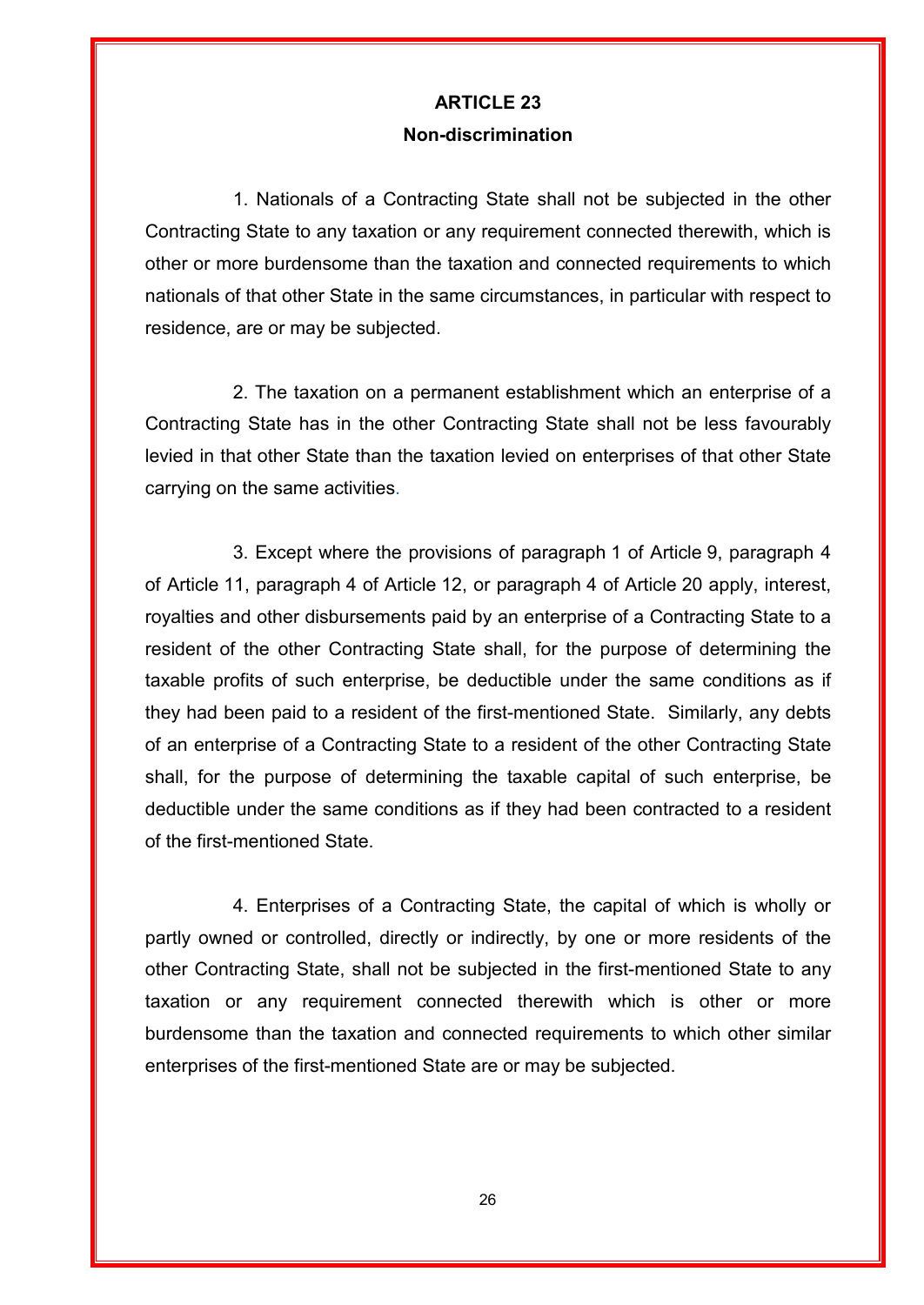5. Nothing contained in this Article shall be construed as obliging either Contracting State to grant to individuals not resident in that State any of the personal allowances, reliefs and reductions for tax purposes which are granted to individuals so resident or to its nationals.

6. The provisions of this Article shall apply to the taxes which are the subject of this Convention.

## **ARTICLE 24 Mutual agreement procedure**

1. Where a person considers that the actions of one or both of the Contracting States result or will result for him in taxation not in accordance with the provisions of this Convention, he may, irrespective of the remedies provided by the domestic law of those States, present his case to the competent authority of either Contracting State. The case must be presented within three years from the first notification of the action resulting in taxation not in accordance with the provisions of the Convention.

2. The competent authority shall endeavour, if the objection appears to it to be justified and if it is not itself able to arrive at a satisfactory solution, to resolve the case by mutual agreement with the competent authority of the other Contracting State, with a view to the avoidance of taxation which is not in accordance with the Convention. Any agreement reached shall be implemented notwithstanding any time limits in the domestic law of the Contracting States.

3. The competent authorities of the Contracting States shall endeavour to resolve by mutual agreement any difficulties or doubts arising as to the interpretation or application of the Convention. They may also consult together for the elimination of double taxation in cases not provided for in the Convention.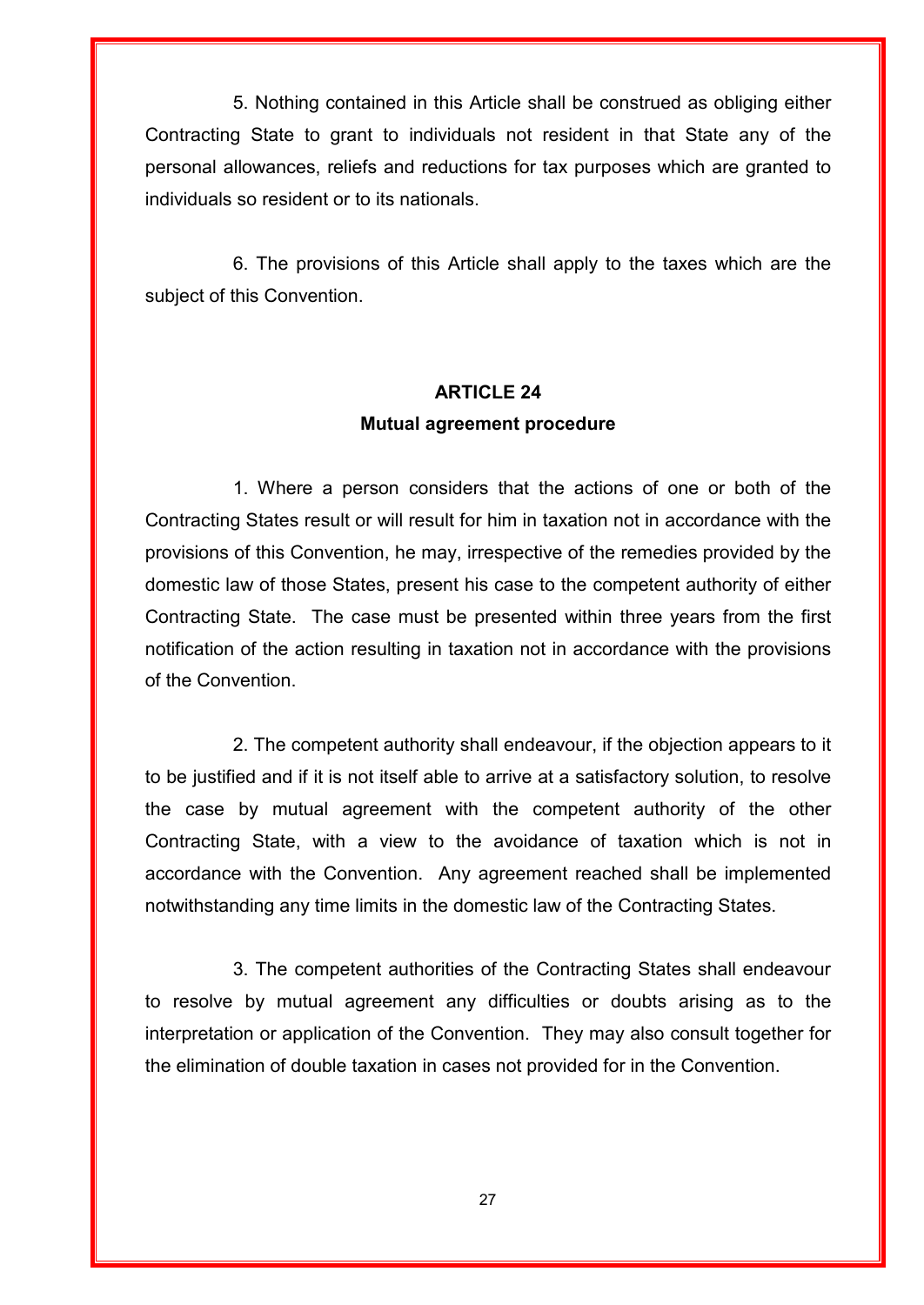4. The competent authorities of the Contracting States may communicate with each other directly for the purpose of reaching an agreement in the sense of the preceding paragraphs.

### 5. Where,

- a) under paragraph 1, a person has presented a case to the competent authority of a Contracting State on the basis that the actions of one or both of the Contracting States have resulted for that person in taxation not in accordance with the provisions of this Convention, and
- b) the competent authorities are unable to reach an agreement to resolve that case pursuant to paragraph 2 within two years from the date when all the information required by the competent authorities in order to address the case has been provided to both competent authorities,

any unresolved issues arising from the case shall be submitted to arbitration if the person so requests. These unresolved issues shall not, however, be submitted to arbitration if a decision on these issues has already been rendered by a court or administrative tribunal of either State. Unless a person directly affected by the case does not accept the mutual agreement that implements the arbitration decision, that decision shall be binding on both Contracting States and shall be implemented notwithstanding any time limits in the domestic laws of these States. The competent authorities of the Contracting States shall by mutual agreement settle the mode of application of this paragraph.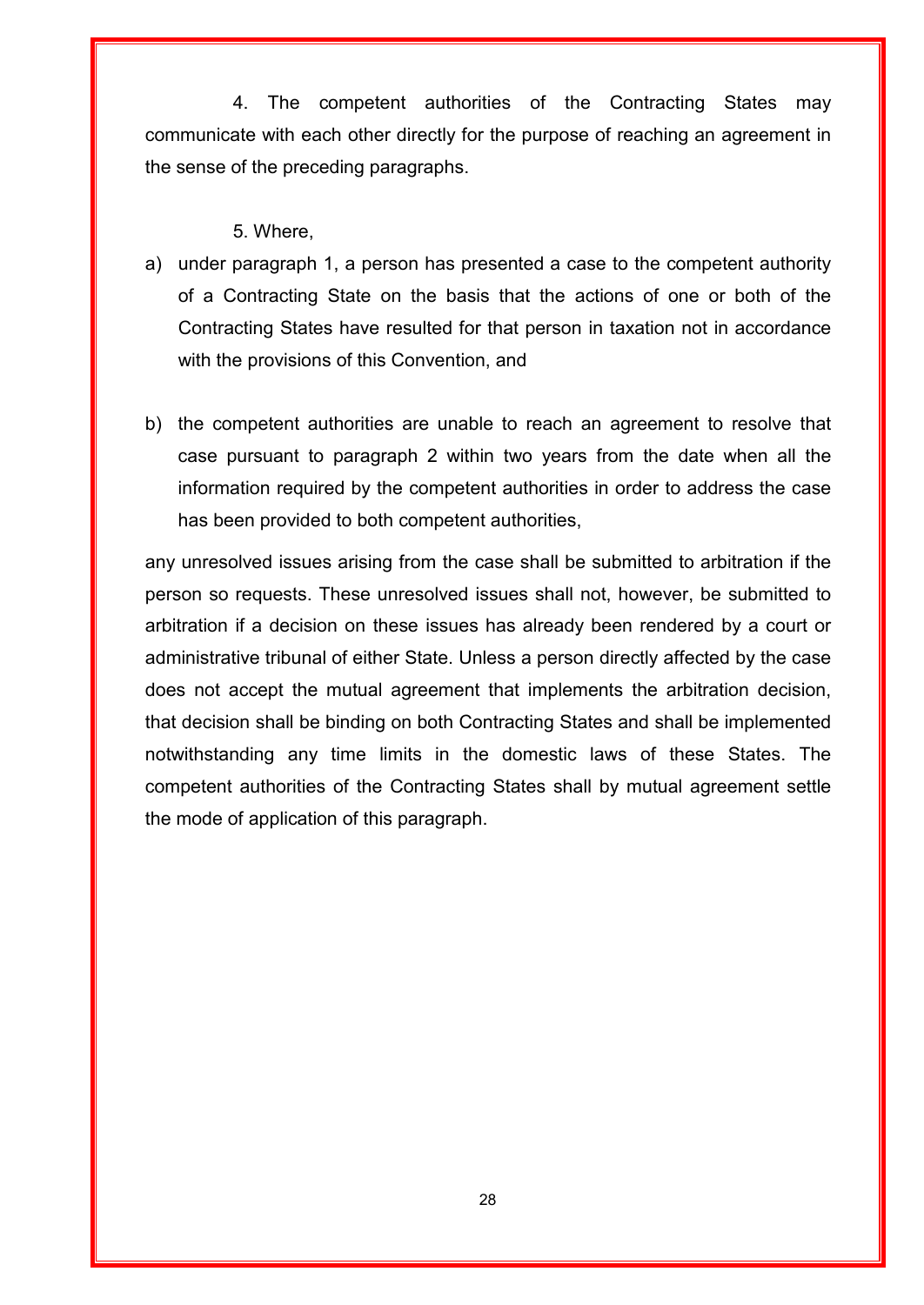### **Exchange of information**

1. The competent authorities of the Contracting States shall exchange such information as is foreseeably relevant for carrying out the provisions of this Convention or to the administration or enforcement of the domestic laws concerning taxes of every kind and description imposed on behalf of the Contracting States or of their political subdivisions or local authorities, insofar as the taxation thereunder is not contrary to the Convention. The exchange of information is not restricted by Articles 1 and 2.

2. Any information received under paragraph 1 by a Contracting State shall be treated as secret in the same manner as information obtained under the domestic laws of that State and shall be disclosed only to persons or authorities (including courts and administrative bodies) concerned with the assessment or collection of, the enforcement or prosecution in respect of, the determination of appeals in relation to the taxes referred to in paragraph 1, or the oversight of the above. Such persons or authorities shall use the information only for such purposes. They may disclose the information in public court proceedings or in judicial decisions. Notwithstanding the foregoing, information received by a Contracting State may be used for other purposes when such information may be used for such other purposes under the laws of both States and the competent authority of the supplying State authorises such use.

3. In no case shall the provisions of paragraphs 1 and 2 be construed so as to impose on a Contracting State the obligation:

- a) to carry out administrative measures at variance with the laws and administrative practice of that or of the other Contracting State;
- b) to supply information which is not obtainable under the laws or in the normal course of the administration of that or of the other Contracting State;
- c) to supply information which would disclose any trade, business, industrial, commercial or professional secret or trade process, or information the disclosure of which would be contrary to public policy (ordre public).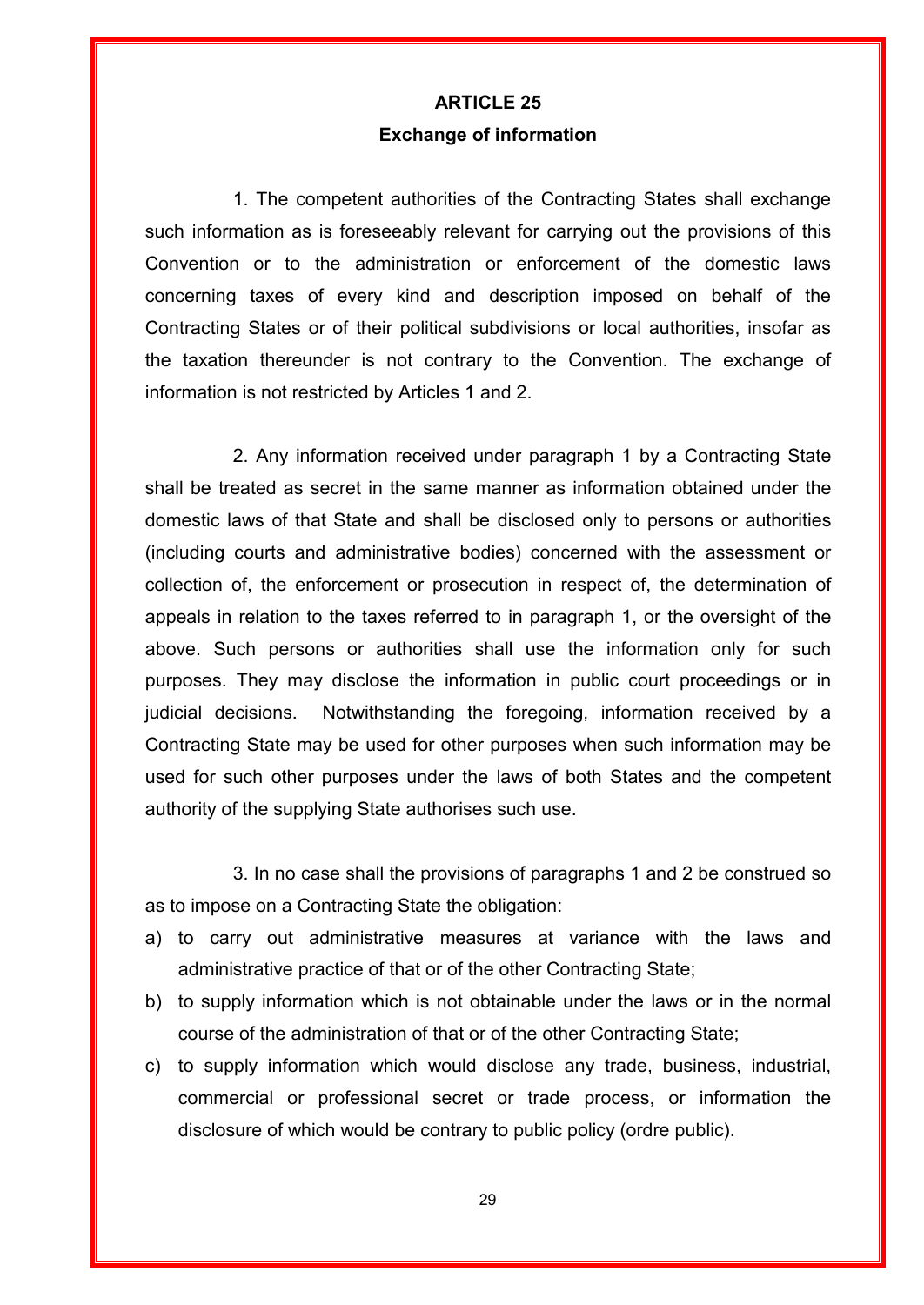4. If information is requested by a Contracting State in accordance with this Article, the other Contracting State shall use its information gathering measures to obtain the requested information, even though that other State may not need such information for its own tax purposes. The obligation contained in the preceding sentence is subject to the limitations of paragraph 3 but in no case shall such limitations be construed to permit a Contracting State to decline to supply information solely because it has no domestic interest in such information.

5. In no case shall the provisions of paragraph 3 be construed to permit a Contracting State to decline to supply information solely because the information is held by a bank, other financial institution, nominee or person acting in an agency or a fiduciary capacity or because it relates to ownership interests in a person.

### **ARTICLE 26**

### **Assistance in the collection of taxes**

1. The Contracting States shall lend assistance to each other in the collection of revenue claims. This assistance is not restricted by Article 1. The competent authorities of the Contracting States may by mutual agreement settle the mode of application of this Article.

2. The term "revenue claim" as used in this Article means an amount owed in respect of taxes covered by the Convention together with interest, administrative penalties and costs of collection or conservancy related to such amount.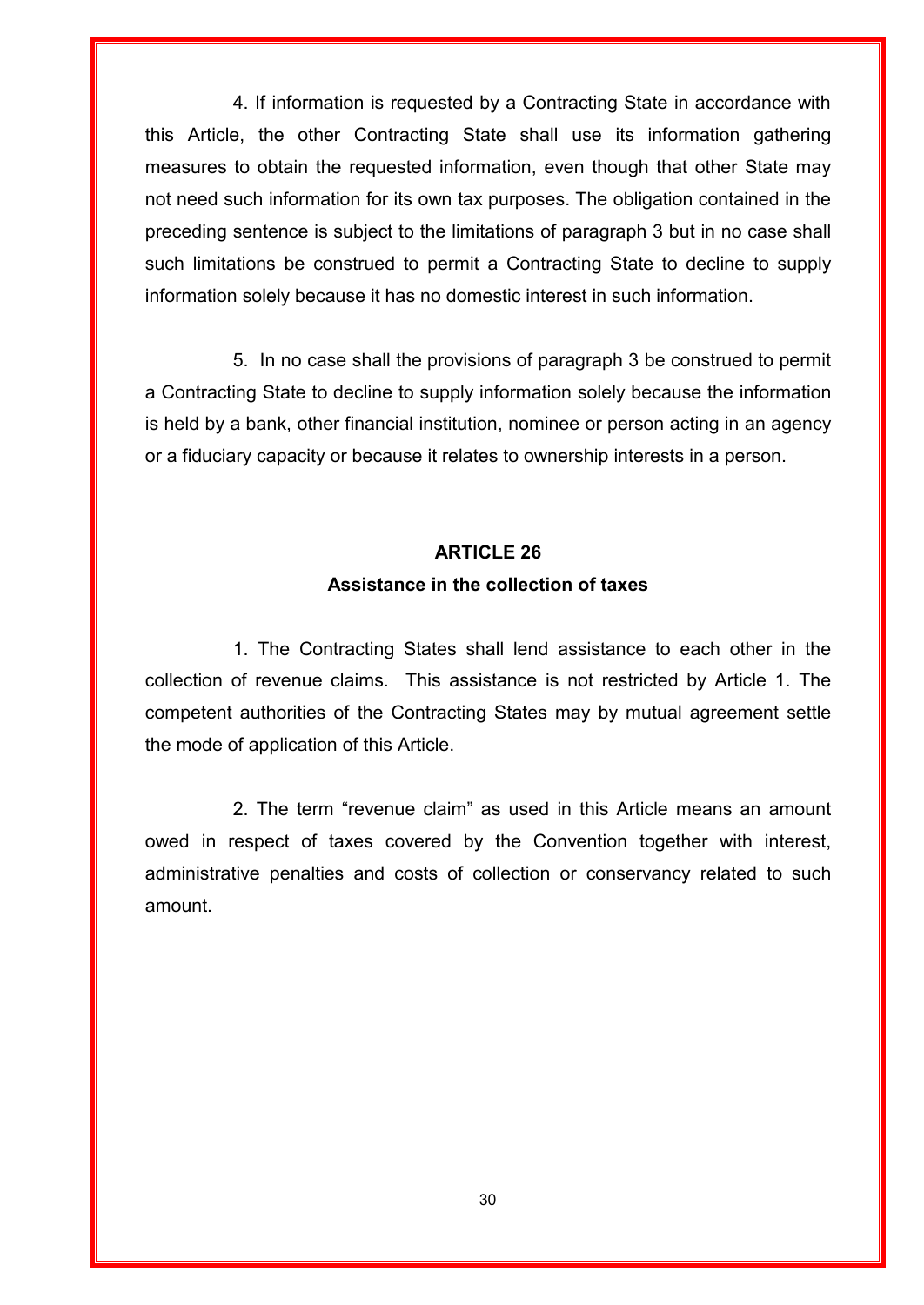3. When a revenue claim of a Contracting State is enforceable under the laws of that State and is owed by a person who, at that time, cannot, under the laws of that State, prevent its collection, that revenue claim shall, at the request of the competent authority of that State, be accepted for purposes of collection by the competent authority of the other Contracting State. That revenue claim shall be collected by that other State in accordance with the provisions of its laws applicable to the enforcement and collection of its own taxes as if the revenue claim were a revenue claim of that other State.

4. When a revenue claim of a Contracting State is a claim in respect of which that State may, under its law, take measures of conservancy with a view to ensure its collection, that revenue claim shall, at the request of the competent authority of that State, be accepted for purposes of taking measures of conservancy by the competent authority of the other Contracting State. That other State shall take measures of conservancy in respect of that revenue claim in accordance with the provisions of its laws as if the revenue claim were a revenue claim of that other State even if, at the time when such measures are applied, the revenue claim is not enforceable in the first-mentioned State or is owed by a person who has a right to prevent its collection.

5. Notwithstanding the provisions of paragraphs 3 and 4, a revenue claim accepted by a Contracting State for purposes of paragraph 3 or 4 shall not, in that State, be subject to the time limits or accorded any priority applicable to a revenue claim under the laws of that State by reason of its nature as such. In addition, a revenue claim accepted by a Contracting State for the purposes of paragraph 3 or 4 shall not, in that State, have any priority applicable to that revenue claim under the laws of the other Contracting State.

6. Proceedings with respect to the existence, validity or the amount of a revenue claim of a Contracting State shall not be brought before the courts or administrative bodies of the other Contracting State.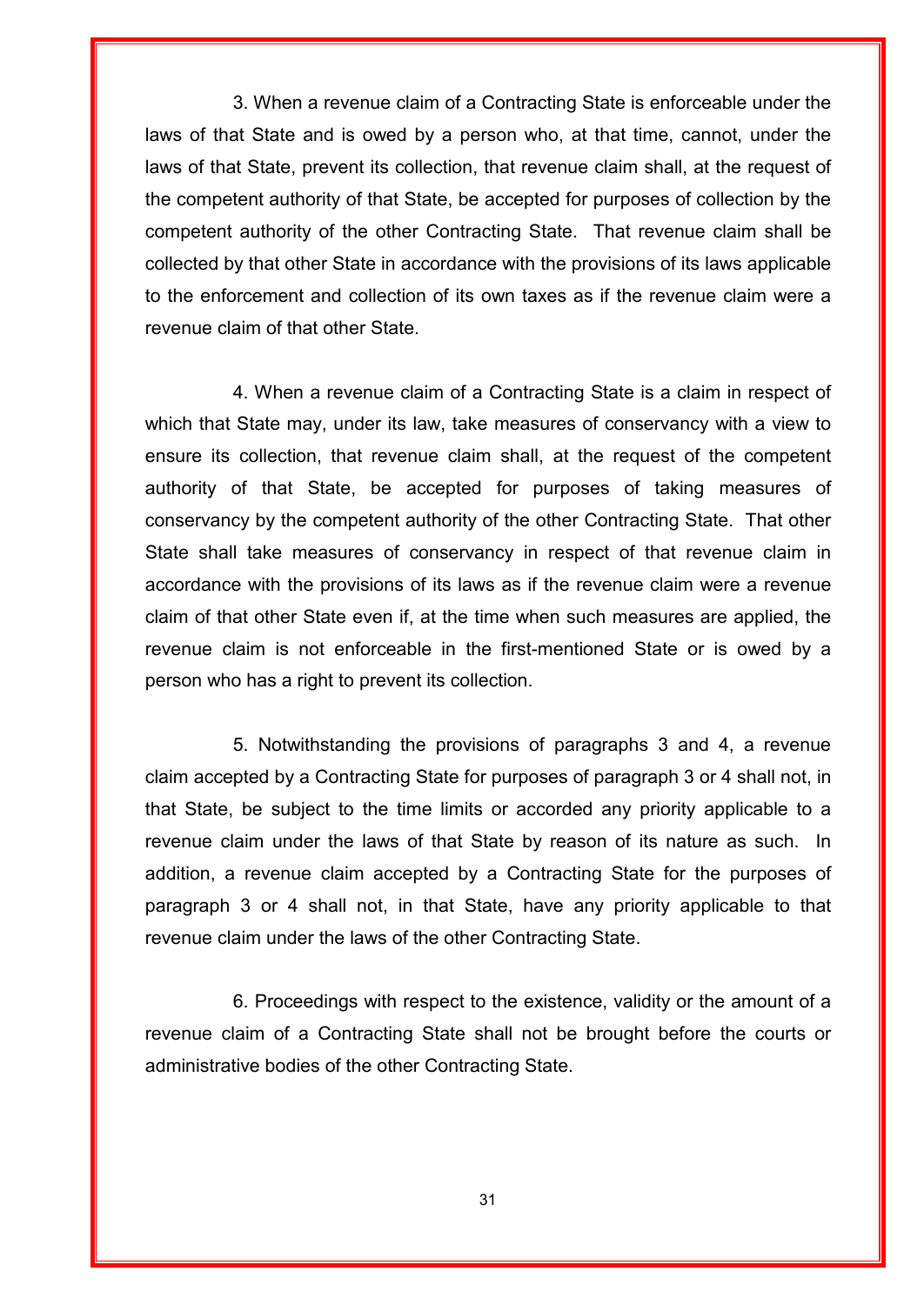7. Where, at any time after a request has been made by a Contracting State under paragraph 3 or 4 and before the other Contracting State has collected and remitted the relevant revenue claim to the first-mentioned State, the relevant revenue claim ceases to be:

- a) in the case of a request under paragraph 3, a revenue claim of the firstmentioned State that is enforceable under the laws of that State and is owed by a person who, at that time, cannot, under the laws of that State, prevent its collection, or
- b) in the case of a request under paragraph 4, a revenue claim of the firstmentioned State in respect of which that State may, under its laws, take measures of conservancy with a view to ensure its collection

the competent authority of the first-mentioned State shall promptly notify the competent authority of the other State of that fact and, at the option of the other State, the first-mentioned State shall either suspend or withdraw its request.

8. In no case shall the provisions of this Article be construed so as to impose on a Contracting State the obligation:

- a) to carry out administrative measures at variance with the laws and administrative practice of that or of the other Contracting State;
- b) to carry out measures which would be contrary to public policy;
- c) to provide assistance if the other Contracting State has not pursued all reasonable measures of collection or conservancy, as the case may be, available under its laws or administrative practice;
- d) to provide assistance in those cases where the administrative burden for that State is clearly disproportionate to the benefit to be derived by the other Contracting State;
- e) to provide assistance if that State considers that the taxes with respect to which assistance is requested are imposed contrary to generally accepted taxation principles.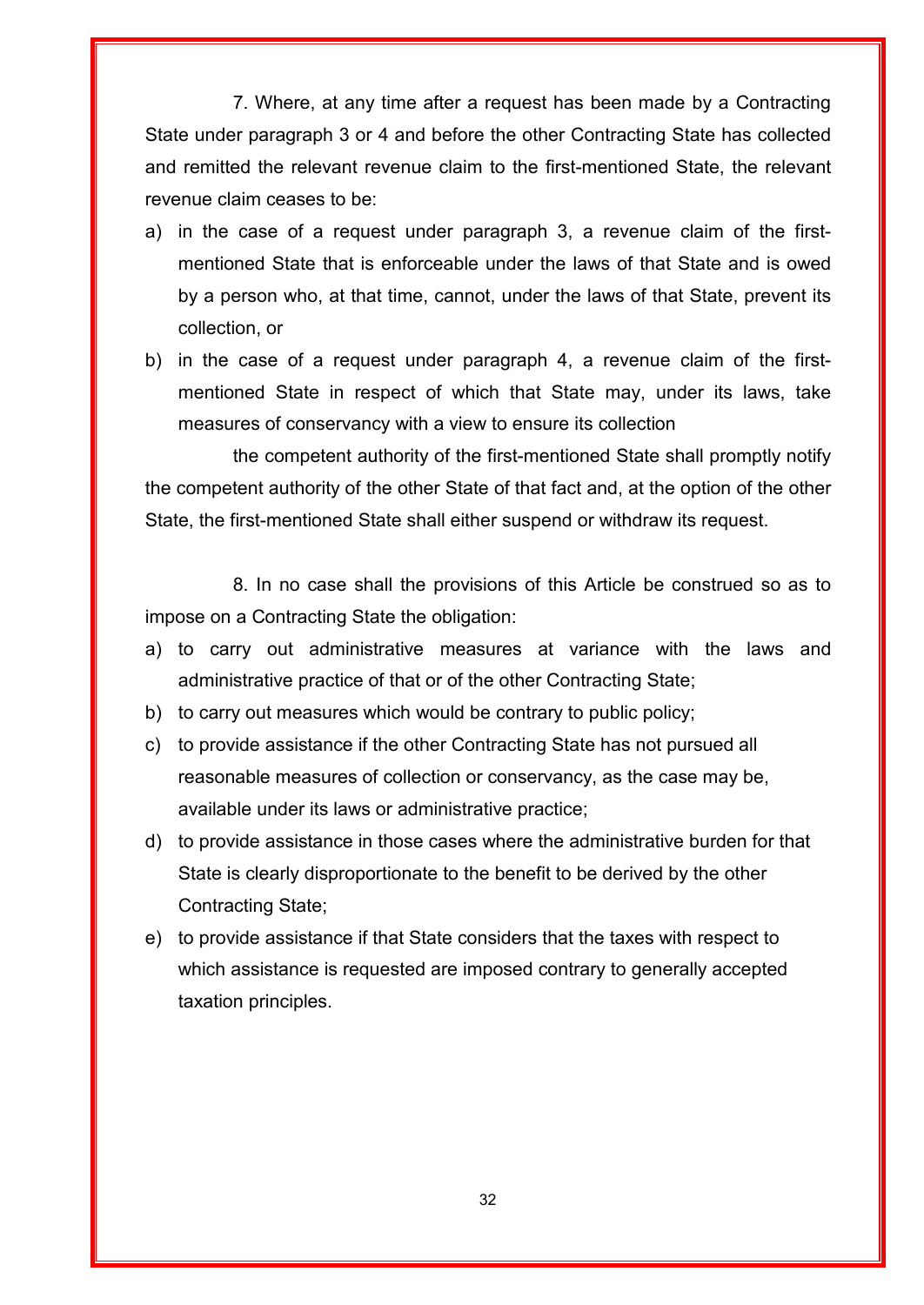### **Members of diplomatic missions and consular posts**

Nothing in this Convention shall affect the fiscal privileges of members of diplomatic or permanent missions or consular posts under the general rules of international law or under the provisions of special agreements.

# **ARTICLE 28 Entitlement to benefits**

1. Notwithstanding the other provisions of this Convention, a benefit under this Convention shall not be granted in respect of an item of income or capital, or a capital gain, if it is reasonable to conclude, having regard to all relevant facts and circumstances, that obtaining that benefit was one of the principal purposes of any arrangement or transaction that resulted directly or indirectly in that benefit, unless it is established that granting that benefit in these circumstances would be in accordance with the object and purpose of the relevant provisions of this Convention.

2.Where a benefit under this Convention is denied to a person under paragraph 1, the competent authority of the Contracting State that would otherwise have granted this benefit shall nevertheless treat that person as being entitled to this benefit, or to different benefits with respect to a specific item of income or capital, or a capital gain, if such competent authority, upon request from that person and after consideration of the relevant facts and circumstances, determines that such benefits would have been granted to that person in the absence of the transaction or arrangement referred to in paragraph 1. The competent authority of the Contracting State to which the request has been made will consult with the competent authority of the other State before rejecting a request made under this paragraph by a resident of that other State.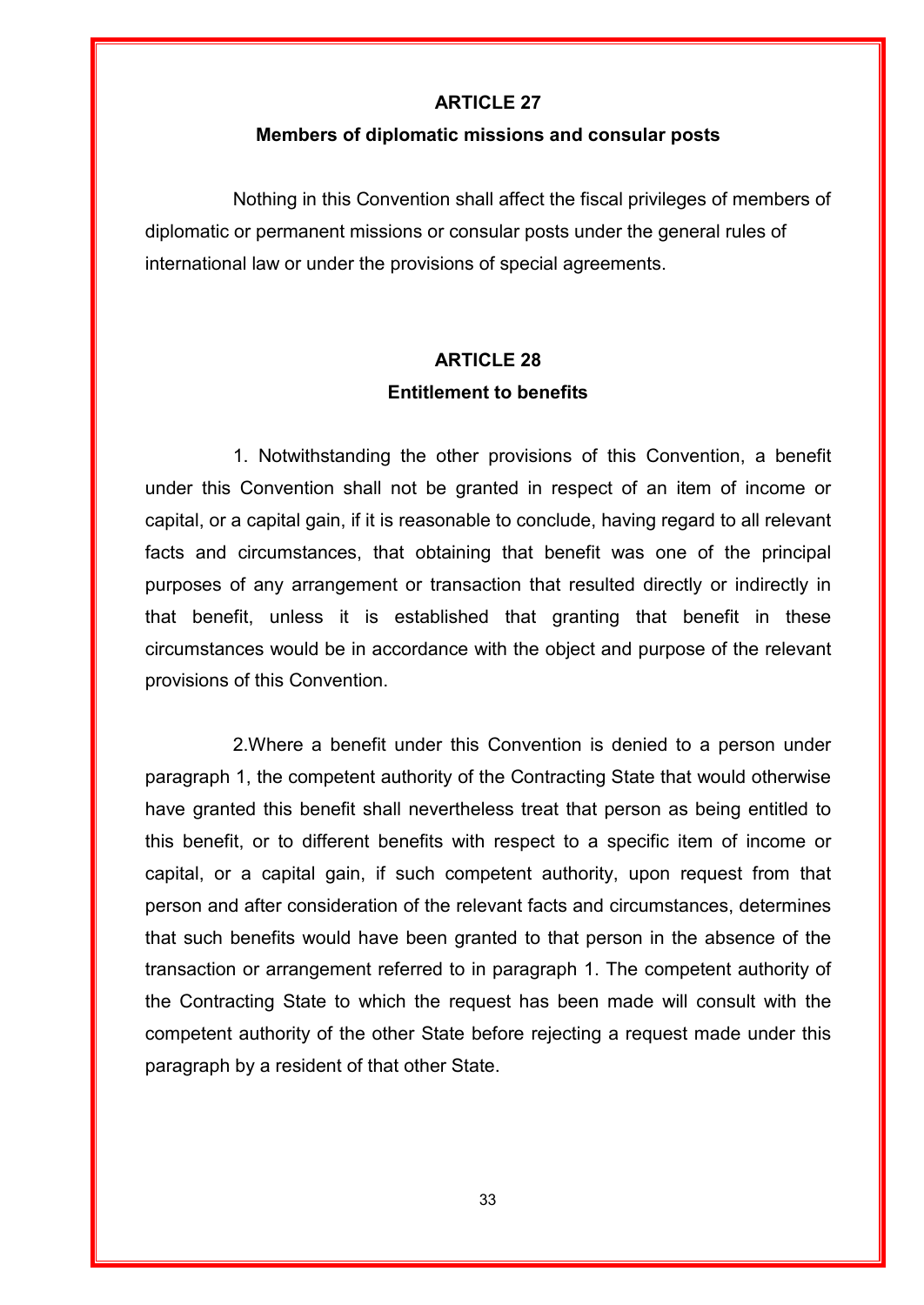### **Entry into force**

1. The Contracting States shall notify each other in writing, through diplomatic channels, that the procedures required by its law for the entry into force of this Convention have been satisfied. This Convention shall enter into force on the date of receipt of the later notification and shall thereupon have effect:

- a) in the United Kingdom:
	- (i) in respect of taxes withheld at source, to income derived on or after 1 January of the calendar year next following the year in which this Convention enters into force;
	- (ii) in respect of income tax and capital gains tax, for any year of assessment beginning on or after 6 April of the calendar year next following the year in which this Convention enters into force;
	- (iii) in respect of corporation tax, for any financial year beginning on or after 1 April of the calendar year next following the year in which this Convention enters into force;
- b) in Luxembourg:
	- (i) in respect of taxes withheld at source, to income derived on or after 1 January of the calendar year next following the year in which the Convention enters into force;
	- (ii) in respect of other taxes on income, and taxes on capital, to taxes chargeable for any taxable year beginning on or after 1 January of the calendar year next following the year in which the Convention enters into force.

2. The Convention between the United Kingdom of Great Britain and Northern Ireland and the Grand Duchy of Luxembourg signed at London on 24 May 1967 as amended by the first Protocol signed at London on 18 July 1978, the second Protocol signed at London on 28 January 1983, and the third Protocol and accompanying exchange of letters signed at London on 2 July 2009 (the "prior Convention") shall cease to have effect in respect of any tax with effect from the date upon which this Convention has effect in respect of that tax in accordance with the provisions of paragraph 1.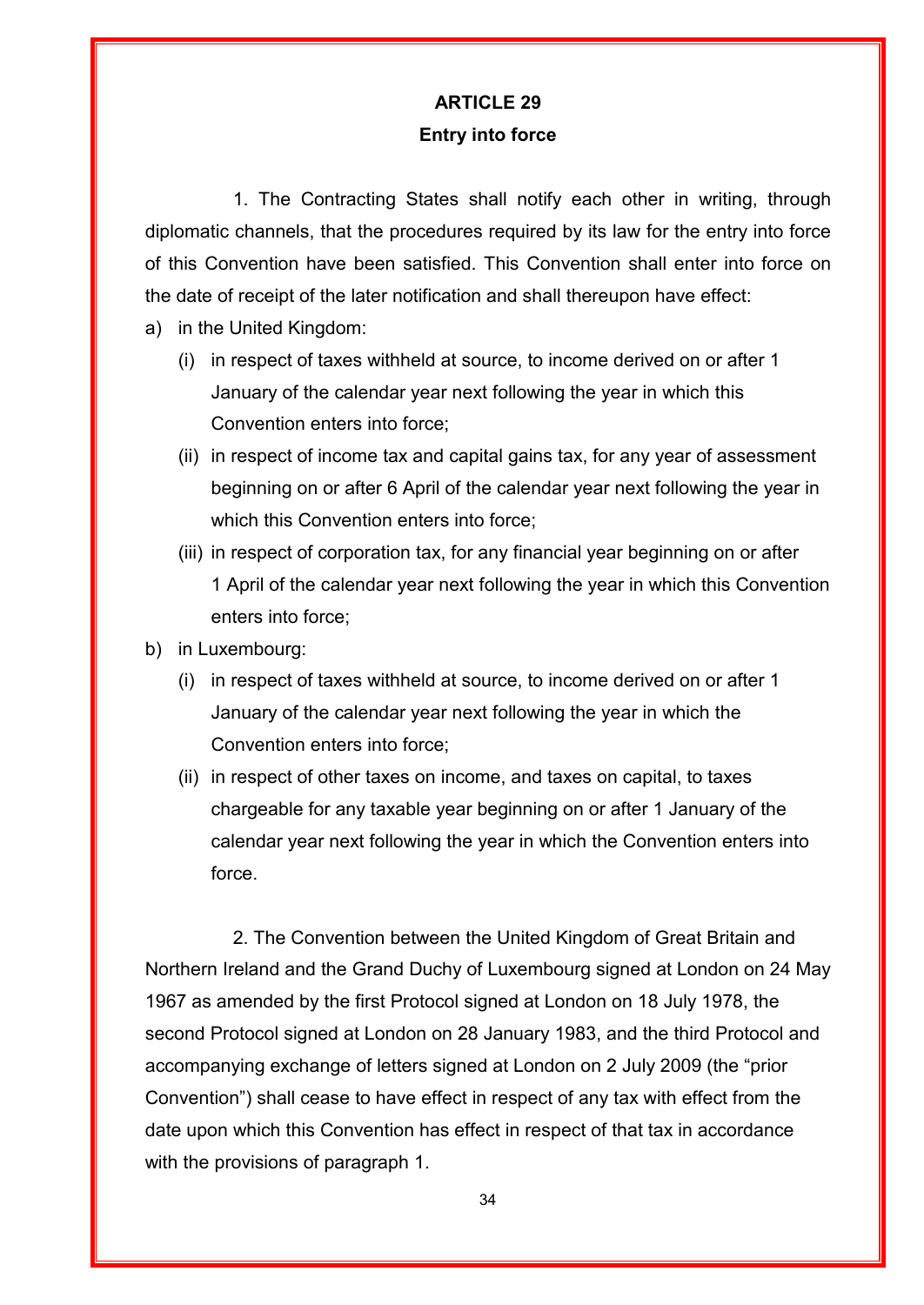3. Notwithstanding the provisions of paragraph 1, the provisions of Article 24 (Mutual agreement procedure) and Article 25 (Exchange of information) shall have effect from the date of entry into force of this Convention without regard to the taxable period to which the matter relates, subject, in the case of Article 25, to the condition that the information could have been supplied under the provisions of the prior Convention.

 4. In respect of the development land tax and the petroleum revenue tax to which the prior Convention applies, the prior Convention shall cease to be effective from the date upon which this Convention enters into force.

 5. Notwithstanding the provisions of paragraph 2 and the provisions of Article 17 and paragraph 2 of Article 18, where, immediately before the entry into force of this Convention, an individual was in receipt of payments falling within paragraph 1 of Article XVIII or a pension falling within Article XIX of the prior Convention or a pension falling within Article XXII of the prior Convention and, but for the provisions of this paragraph, those payments or pensions would fall within Articles 17 or 18 of this Convention, that individual may make an irrevocable election within a period of three years from the date of entry into force of this Convention that the above-mentioned provisions of the prior Convention shall continue to apply to those payments.

6.Notwithstanding the provisions of paragraph 2, an individual who is entitled to the benefits of Article XX of the prior Convention at the time of the entry into force of this Convention shall continue to be entitled to such benefits as if the prior Convention had remained in force.

7. The prior Convention shall terminate on the last date on which it has effect in accordance with this Article.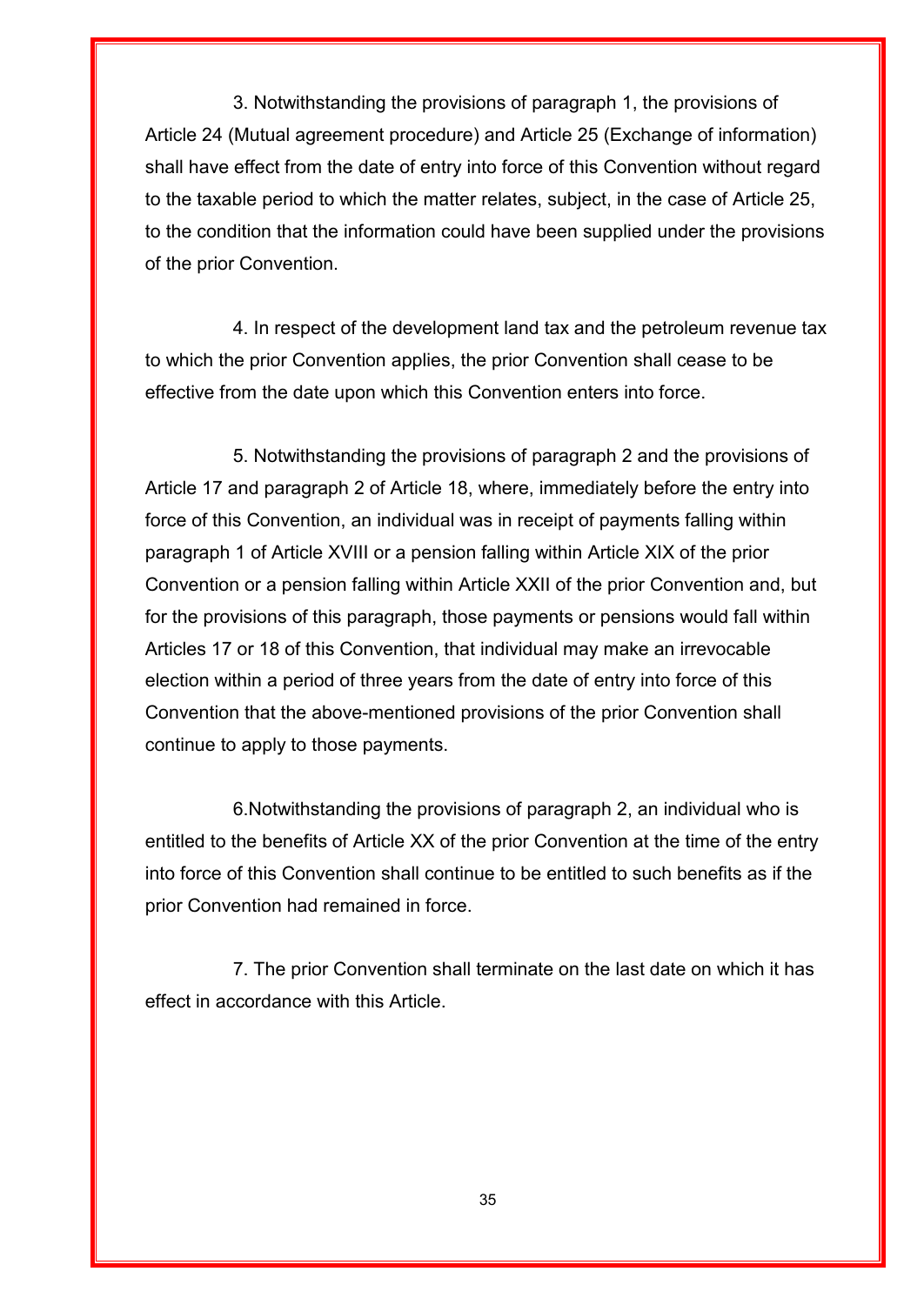### **ARTICLE 30 Termination**

1. This Convention shall remain in force until terminated by one of the Contracting States. Either Contracting State may terminate this Convention, through diplomatic channels, by giving notice of termination at least six months before the end of any calendar year beginning after the expiry of five years from the date of entry into force of this Convention. In such event, this Convention shall cease to have effect:

- a) in the United Kingdom:
	- (i) in respect of taxes withheld at source, for amounts paid or credited after the date that is six months after the date on which notice of termination was given;
	- (ii) in respect of income tax and capital gains tax, for any year of assessment beginning on or after 6 April next following the date on which the notice is given;
	- (iii) in respect of corporation tax, for any financial year beginning on or after 1 April next following the date on which the notice is given.
- b) in Luxembourg:
	- (i) in respect of taxes withheld at source, to income derived on or after 1 January of the calendar year next following the year in which the notice is given;
	- (ii) in respect of other taxes on income, and taxes on capital, to taxes chargeable for any taxable year beginning on or after 1 January of the calendar year next following the year in which the notice is given.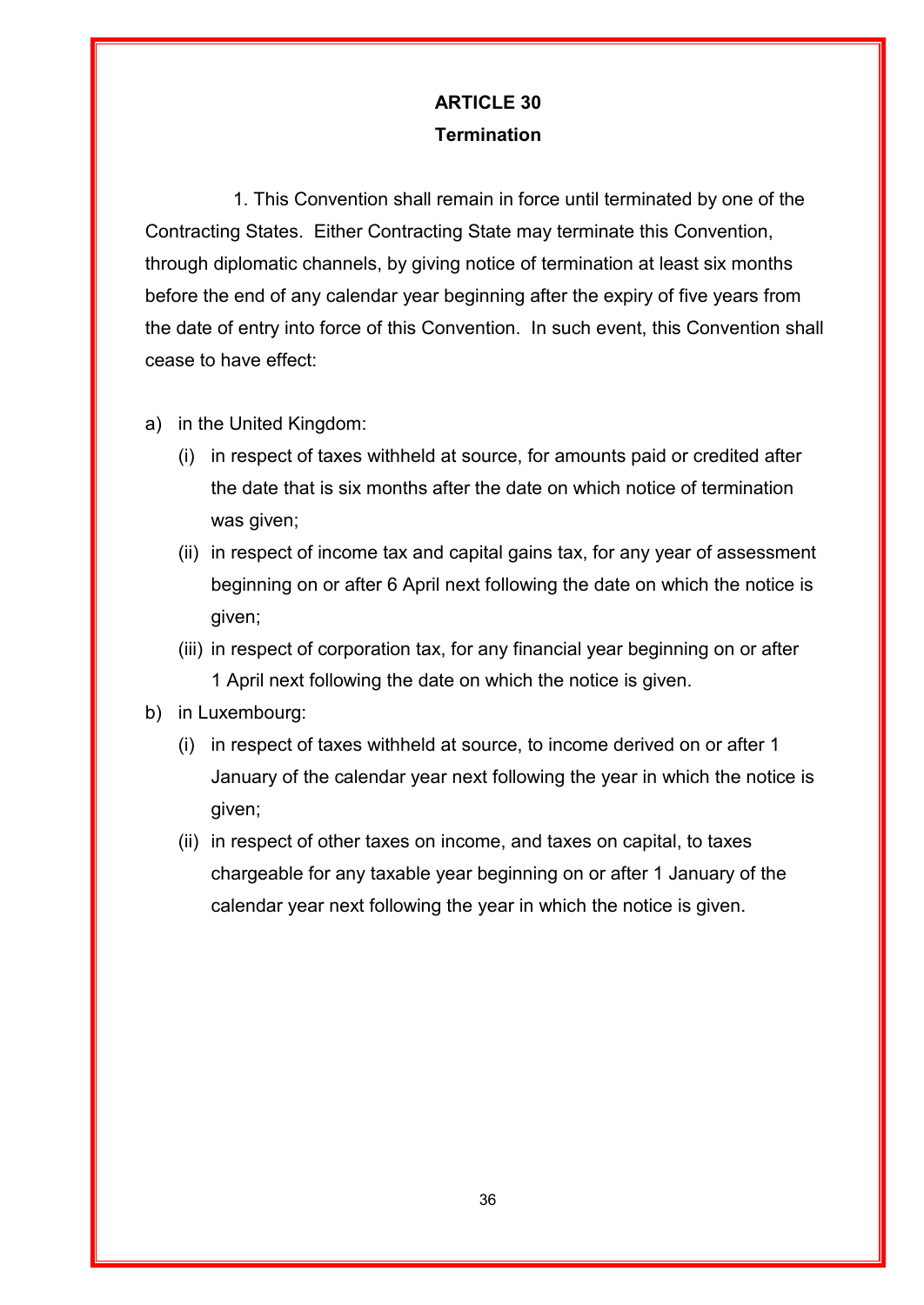In witness whereof the undersigned, duly authorised thereto by their respective Governments, have signed this Convention.

Done in duplicate at London, on the 7<sup>th</sup> day of June 2022, in the French and English languages, both texts being equally authoritative

For the Government of the Grand Duchy of Luxembourg

For the Government of the United Kingdom of Great Britain and Northern Ireland

Yuriko BACKES Minister of Finance

Lucy FR

Financial Secretary to the Treasury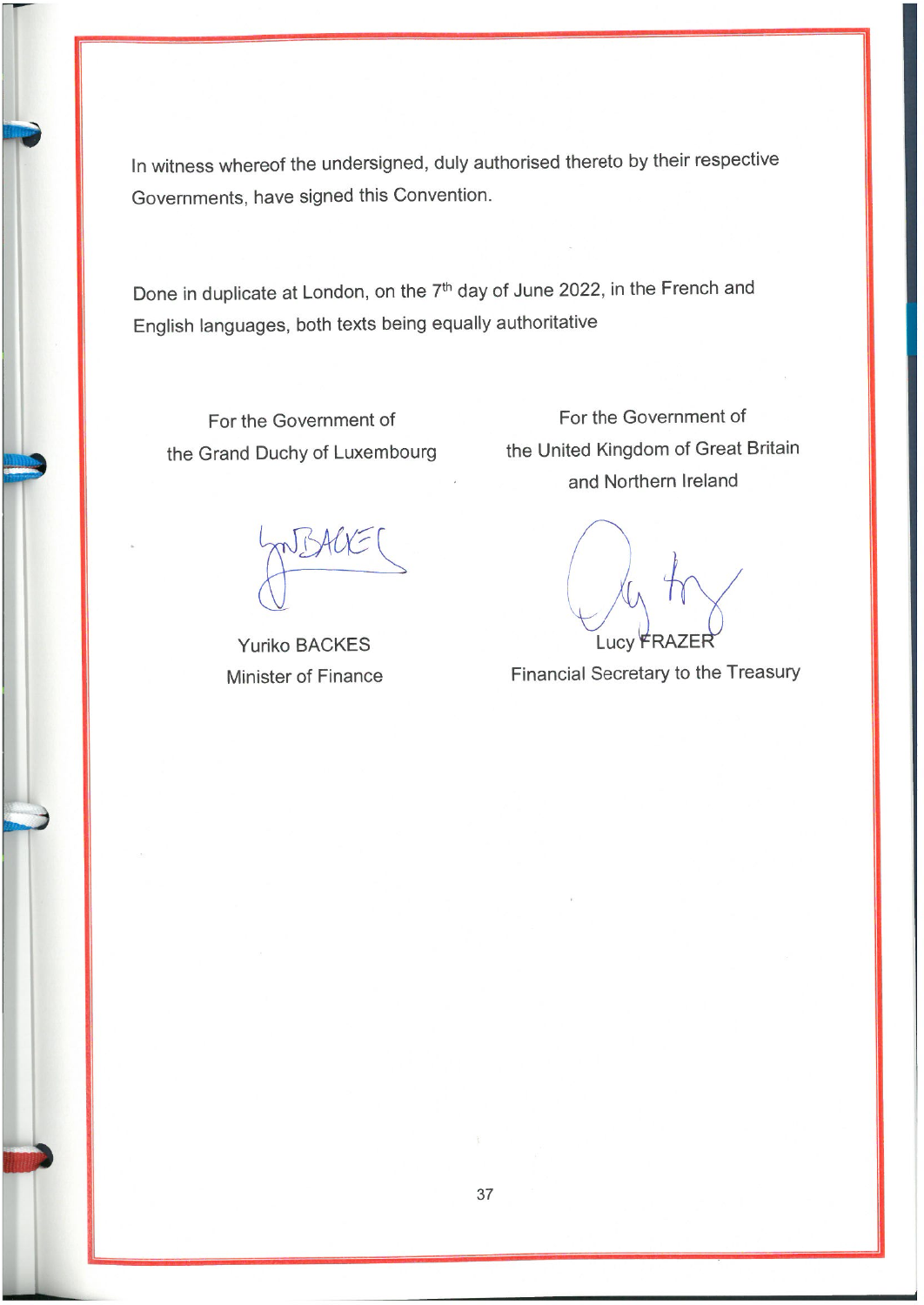### **PROTOCOL**

At the moment of signing the Convention for the Elimination of Double Taxation with respect to taxes on income and on capital and the Prevention of Tax Avoidance and Evasion, this day concluded between the United Kingdom of Great Britain and Northern Ireland and the Grand Duchy of Luxembourg, the undersigned have agreed that the following provisions shall form an integral part of the Convention.

1. With reference to sub-paragraph l) of paragraph 1 of Article 3 (General definitions) and sub-paragraph b) of paragraph 2 of Article 10 (Dividends):

It is understood that the term "recognised pension fund" includes:

- a) in the case of Luxembourg:
	- (i) Pension-savings companies with variable capital (sociétés d'épargnepension à capital variable: SEPCAV);
	- (ii) Pension-savings associations (associations d'épargne-pension: ASSEP);
	- (iii) Pension funds subject to supervision and regulation by the Insurance Commissioner (Commissariat aux assurances); and
	- (iv) the Social Security Compensation Fund (Fonds de Compensation de la Sécurité Sociale) SICAV-FIS;
- b) in the case of the United Kingdom, pension schemes (other than a social security scheme) registered under Part 4 of the Finance Act 2004, including pension funds or pension schemes arranged through insurance companies and unit trusts where the unit holders are exclusively pension schemes.

The competent authorities may agree to include in the above, pension schemes of identical or substantially similar economic or legal nature which are introduced by way of statute or legislation in either State after the date of signature of the **Convention**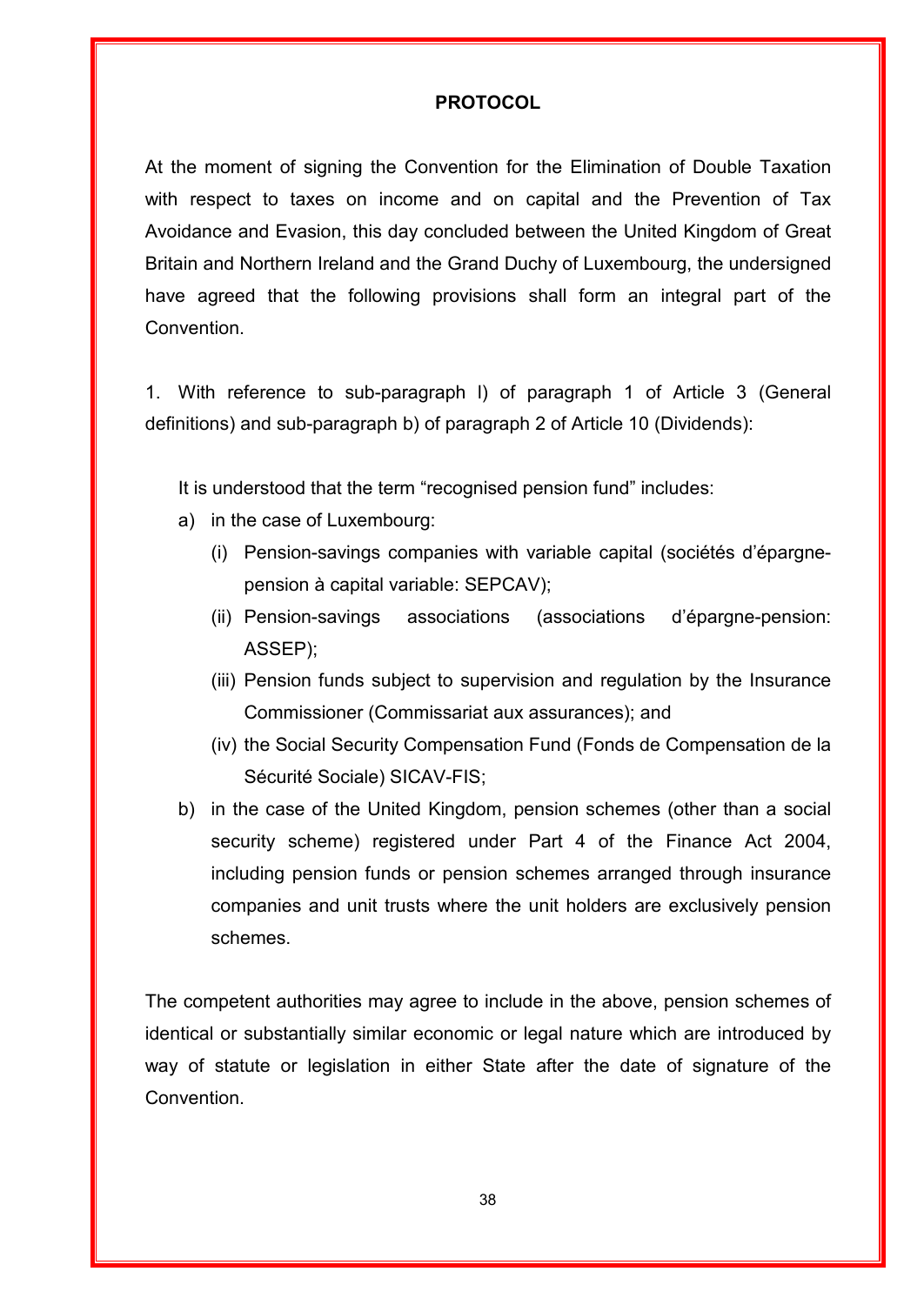- 2. With reference to Article 4 (Resident):
	- a) It is understood that a collective investment vehicle, which is established and treated as a body corporate for tax purposes in Luxembourg and which receives income arising in the United Kingdom shall be treated for purposes of applying the Convention to such income as an individual who is a resident of Luxembourg and as the beneficial owner of the income it receives (provided that a resident of Luxembourg receiving the income in the same circumstances would have been considered to be the beneficial owner thereof), but only to the extent that the beneficial interests in the collective investment vehicle are owned by equivalent beneficiaries. However, if at least 75 per cent of the beneficial interests in the collective investment vehicle are owned by equivalent beneficiaries, or if the collective investment vehicle is an undertaking for collective investment in transferable securities ("UCITS") within the meaning of EU Directive 2009/65, the collective investment vehicle shall be treated as a resident of Luxembourg and as the beneficial owner of all of the income it receives (provided that a resident of Luxembourg receiving the income in the same circumstances would have been considered to be the beneficial owner thereof).
	- b) For the purposes of this paragraph the term "equivalent beneficiary" means a resident of Luxembourg, and a resident of any other jurisdiction with which the United Kingdom has arrangements that provide for effective and comprehensive information exchange who would, if he received the particular item of income for which benefits are being claimed under this Convention, be entitled under an income tax convention with the United Kingdom, to a rate of tax with respect to that item of income that is at least as low as the rate claimed under this Convention by the collective investment vehicle with respect to that item of income.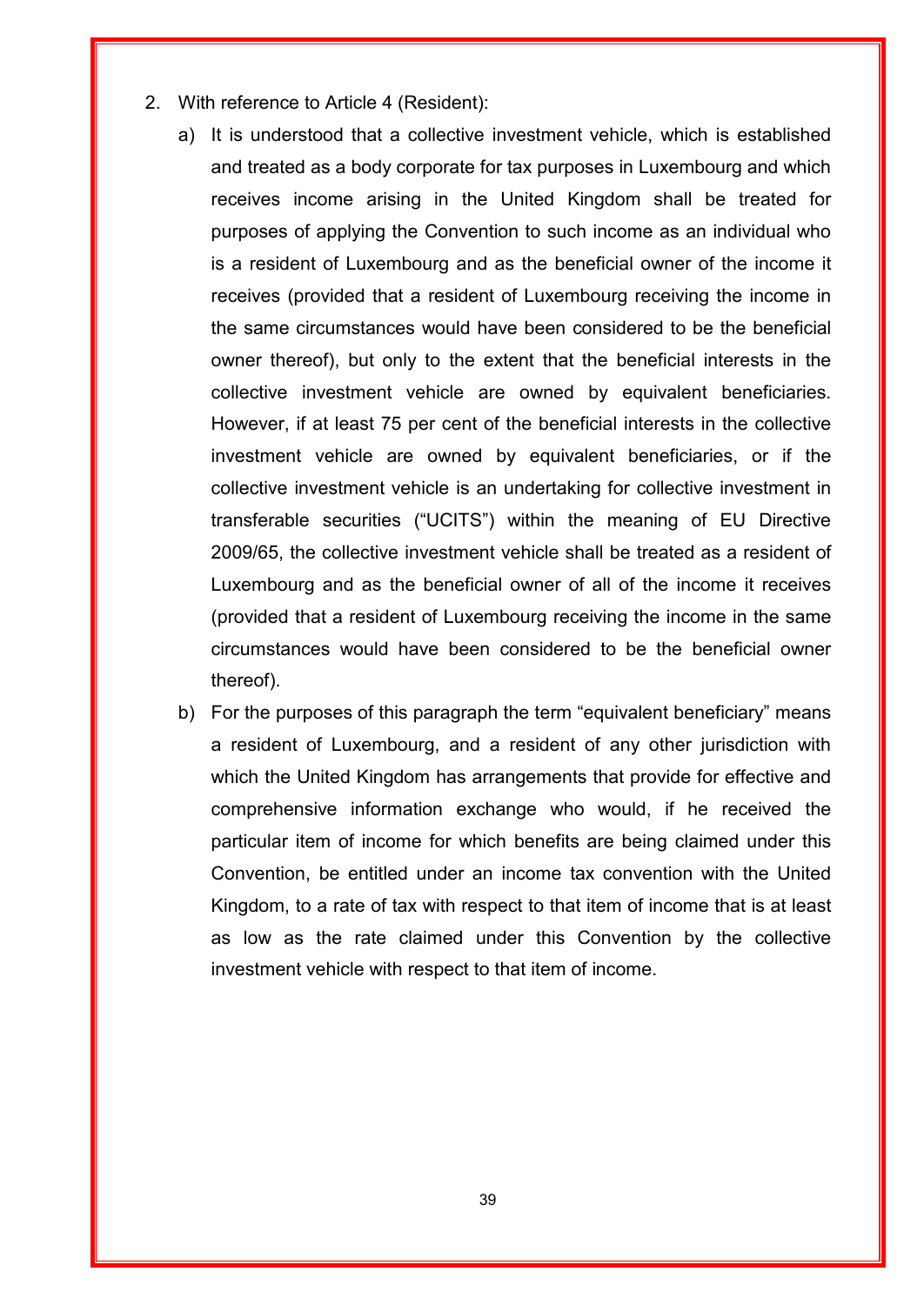- c) For the purposes of this paragraph of this Protocol, the term "collective investment vehicle" means:
	- (i) Undertakings for Collective Investment in Transferable Securities (UCITS) subject to Part I of the law of 17 December 2010;
	- (ii) Undertakings for Collective Investment subject to Part II of the law of 17 December 2010;
	- (iii) Specialised Investment Funds (SIF) subject to the law of 13 February 2007; and
	- (iv) Reserved Alternative Investment Funds (RAIF) subject to the law of 23 July 2016, with the exception of reserved alternative investment funds which choose to subject themselves to the regime of Article 48 of the said law,

as well as any other investment fund, arrangement or entity established in Luxembourg which the competent authorities of the Contracting States agree to regard as a collective investment vehicle.

3. With reference to paragraph 4 of Article 4 (Resident):

It is understood that in applying this provision, the competent authorities shall have regard to:

- i) where the senior management of the person is carried on;
- ii) where the meetings of the board of directors or equivalent body are held;
- iii) where the person's headquarters are located;
- iv) the extent and nature of the economic nexus of the person to each State; and
- v) whether determining that the person is a resident of one of the Contracting States but not of the other State for the purposes of the Convention would carry the risk of an improper use of the Convention or inappropriate application of the domestic law of either State.

This list of factors is not exhaustive. The competent authorities will apply the provision on a case by case basis. As the facts upon which an agreement is reached may change over time the competent authorities may revisit agreements, particularly where there are significant changes in the relevant facts.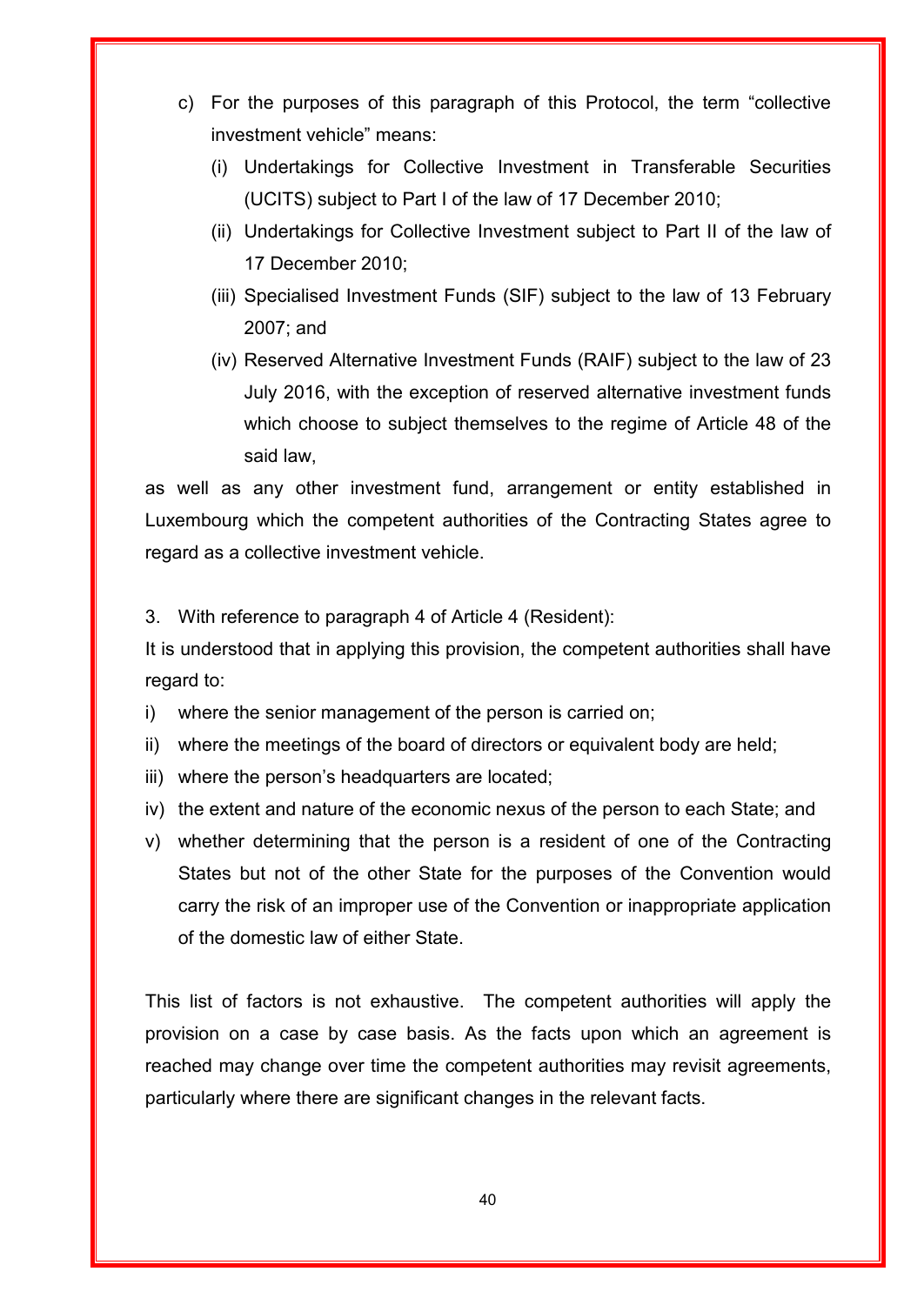Where a company was resident in both Luxembourg and the United Kingdom under the domestic law of those countries before the entry into force of this Convention, and the status of that company was determined in accordance with paragraph 3 of Article IV of the prior Convention, the competent authorities of Luxembourg and the United Kingdom will not seek to revisit that determination so long as all the material facts remain the same. Where the material facts change after the entry into force of this Convention, and the competent authorities determine that for treaty purposes the company should be regarded as a resident of the other State (or the competent authorities do not reach a mutual agreement), that new determination (or the loss of treaty benefits pursuant to the absence of a mutual agreement) will apply only to income or gains arising after the new determination (or notice to the taxpayer of the absence of an agreement).

4. With reference to Articles 10 (Dividends) and 11 (Interest):

It is understood that an authorised representative of an investment fund established in a Contracting State may submit a claim relating to the benefits afforded by the provisions of these Articles. The competent authorities may consult together with a view to putting arrangements in place which facilitate claims and resolving any doubts concerning eligibility.